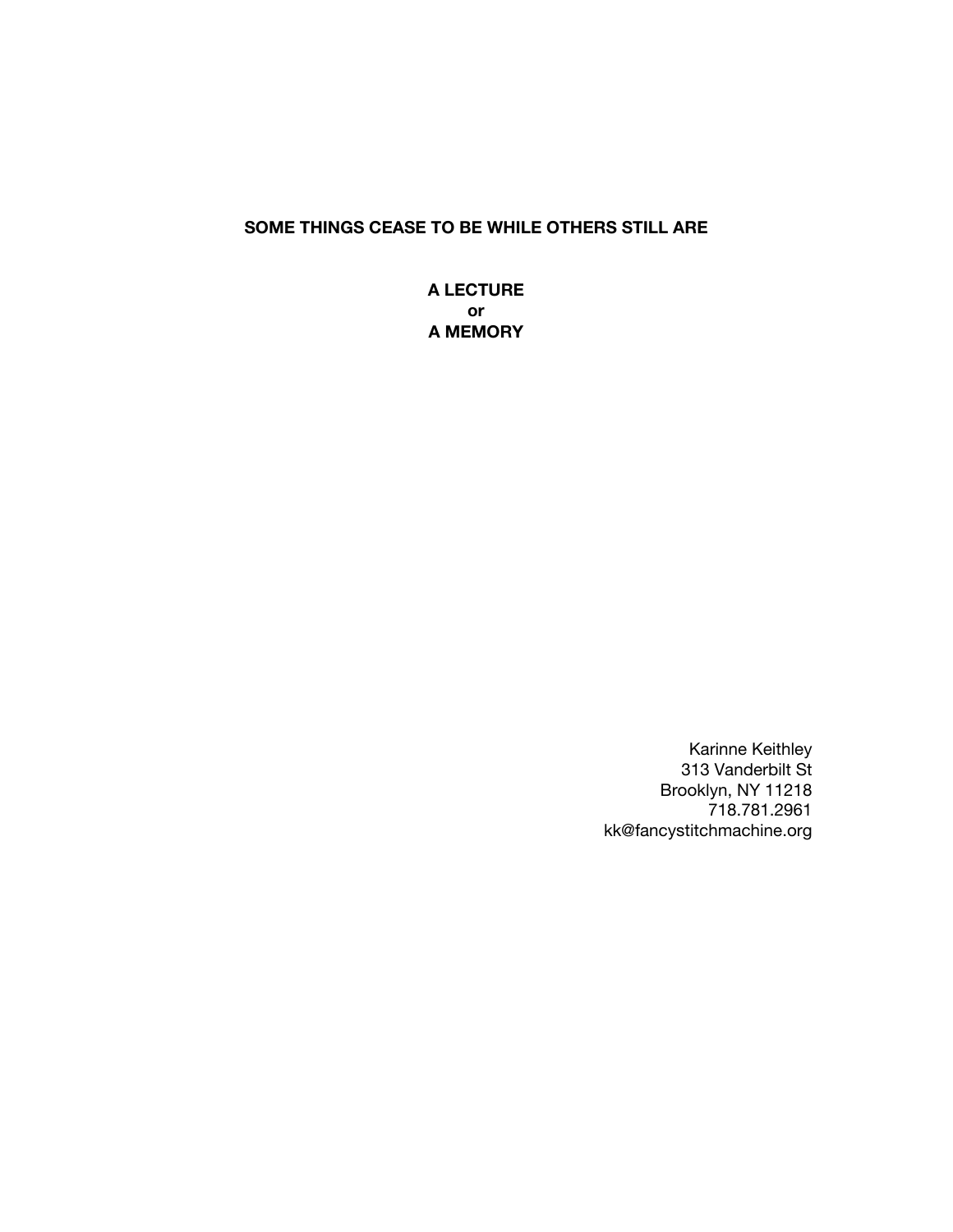*"Only man dies. The animal perishes. It has death neither ahead of itself or behind it." -Martin Heidegger*

## PERSONS + CREATURES

Voice of the White Horse *Kings* Knut Alfred Harold Rollo The ghost of William the Conqueror Mathilde Various beasts at the windows: birds and dogs, a horse, and all the mice in Tilgland

# NOTE

This can be performed by puppets or actors, but if it is performed by actors they should take as their expressive ideal the puppet. That is, a being with only one or two moving parts and a wooden head that is nonetheless possibly quite beautiful and even the object of both sympathy and fear. It's a play made out of simple elements, it asks for a treatment where things are things, mystery is thinglike, and everything is on the surface. Insofar as there are kings of england, they are pre-Domesday and more norse in temperament than anything else.

## **SETTINGS**

(1) A banquet hall in Tilgland. The hall is filled with anathemata (hanging from the ceiling, in the most ancient sense of the word) capable of disappearing two by two (or so) when their cue "cease to be" is called and even when the cue ceases to be called.

(2)the roof of the banquet hall

(3) A field of flowers in a high heathery heath sort of way.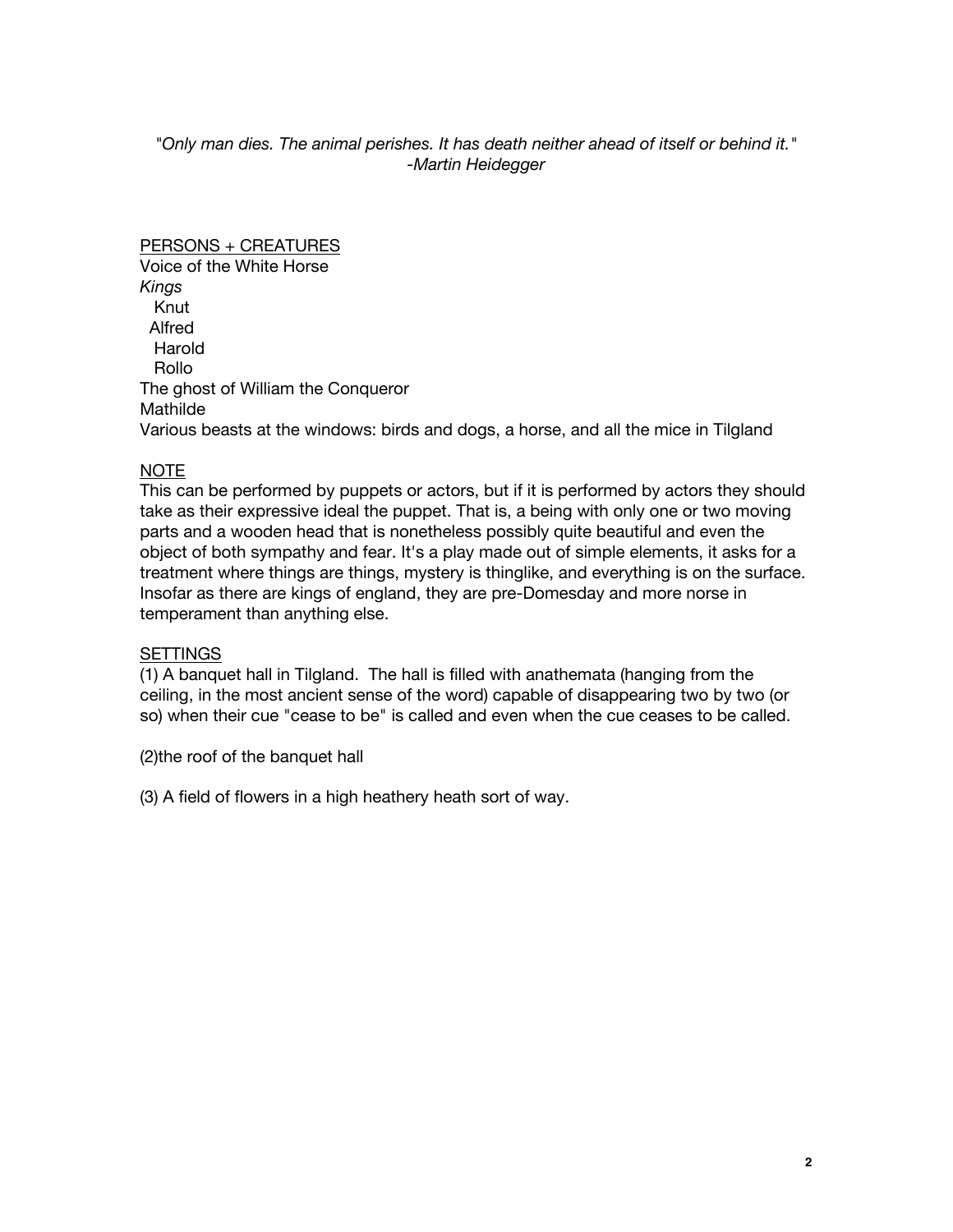#### **SCENE ONE**

*Overlooking a banquet hall in Tilgland Elegant and formal opening music*

## **VOICE**

Kings of England never learned anything. Kings of England never learned anything. Nothing but to let it hang there. Repeat for a very long time.

Kings of England in Tilgland Will love you if you let them. and mushroom like a field of mushrooms like a mushroom: easy words. Be happy be easy with this.

One is not the Kings of England They are all the Kings of England

That's the love of the Kings of England. That's a love you won't renounce.

**SCENE TWO**

*A banquet hall in Tilgland*

# **ALFRED**

**Friends** fellow kings of England The monsters of our imaginations have unfortunately manifest and are at the gate.

Animals are banished from this place. On that you have my deepest assurances. Rollo Alfred Harold Knut

# **KNUT**

No.

# **HAROLD**

Quiet, Knut

# **ALFRED**

Quiet, Harold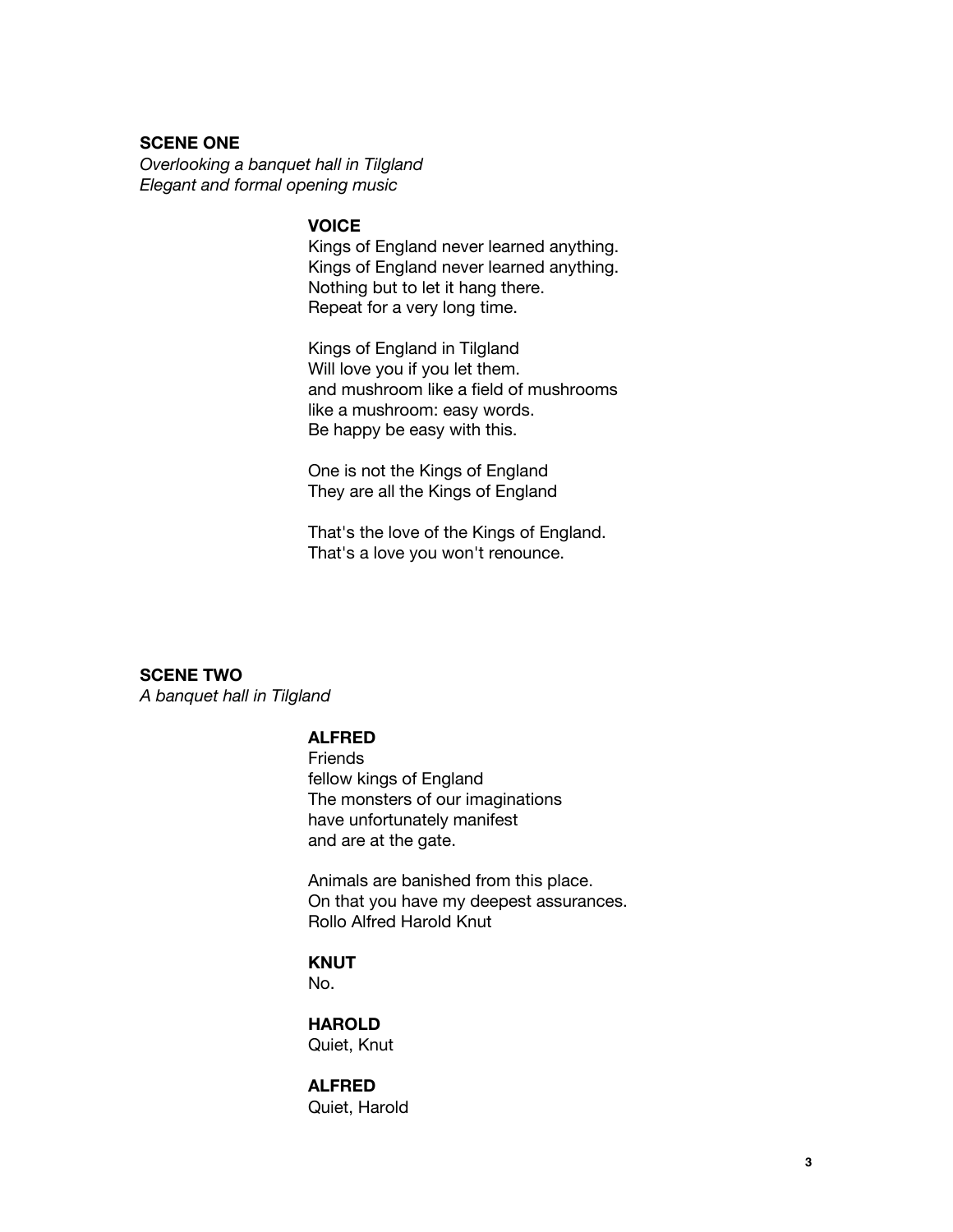#### **HAROLD**

Quiet, Alfred

# **VOICE**

Some things cease to be while others still are.

## **ROLLO**

Love suffers from understanding and leaves, then no longer is, it ceases to be.

#### **HAROLD sings**

*Love is a dog, which is banished Love is a horse, which is banished Love is a mole, which is banished*

#### **MATHILDE**

*Love is a dog, which is banished Love is a horse, which is banished Love is a mole, which is banished*

*the noise of dogs at the gates.*

#### **KINGS OF ENGLAND**: Banished!

*disappearance of all dogs. a sudden elegiac sound while everyone mourns the banishment of dogs.*

## **SCENE THREE**

*light on a tree outside the hall*

## **VOICE**

Kings of England should die well. And never suffer explanation. nor manifest more than what's worth.

this is all new. to recognize what problems are left it can follow no preset form if there is prediction now it is a false one

## **MATHILDE sings**

*Love is a hole, which is vanished Love is a hole, which is vanished Love is a mole, which is banished*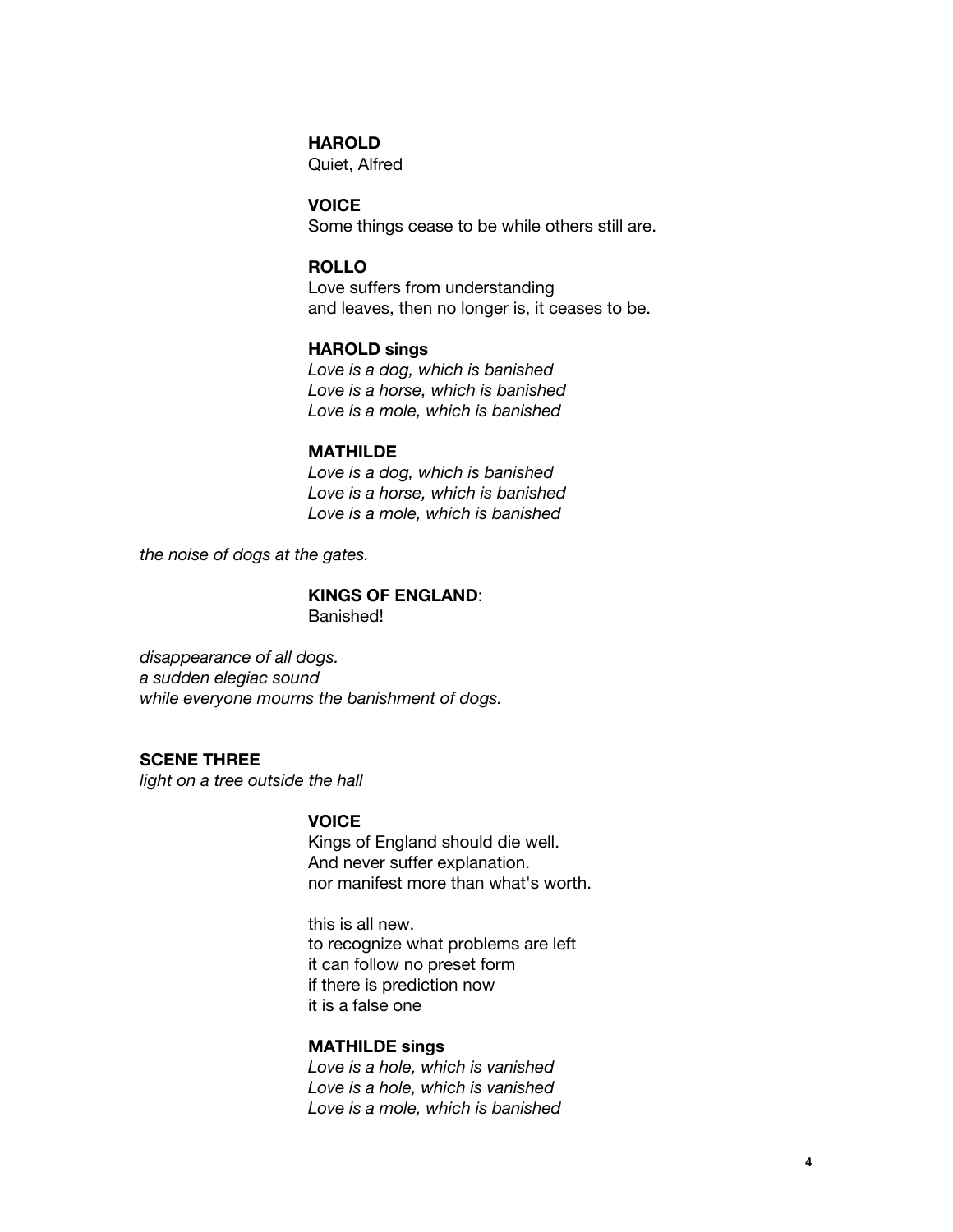**SCENE FOUR**

*A banquet hall in Tilgland*

**KNUT**: I will be Edward

**HAROLD** No I will be Edward

**ALFRED** We can all be Edward, there are enough.

**VOICE** Everyone is Edward.

**ROLLO** Some of us may even have to double.

**HAROLD** We have given up on standing We cannot give up on Edward.

**VOICE** Some things cease to be while others still are.

**ALFRED** We have given up on standing but we have not and could not ever give up on Edward.

**VOICE** Some things cease to be while others still are.

**ALFRED** Alright Edwards: why was the horse put there?

**HAROLD** The horse was always there.

**ROLLO** No, the horse was always there only in the lesser sense of always.

**ALFRED** Right. So why was the horse put there?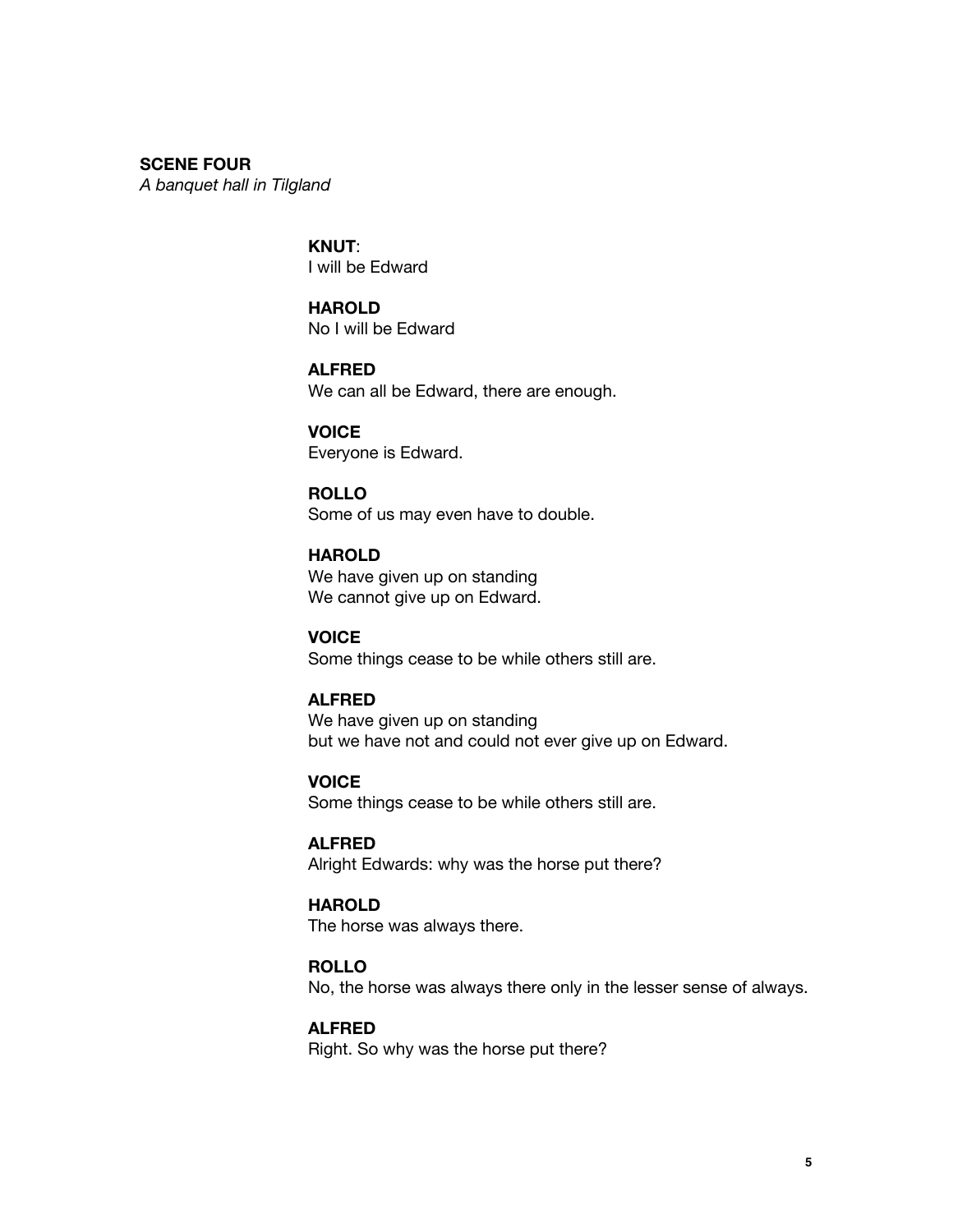### **KNUT**

The horse was put there for a purpose, but the purpose got the better of the horse.

# **ALFRED**

Good. And what is the horse to Edwards?

# **ROLLO**

To Edwards, the horse is not a horse.

#### **ALFRED**

Good, the horse is not a horse. What is it then?

#### **HAROLD**

The horse is not really a horse it is the figure of a horse, and so if anything an expression of mastery over horses or purposes.

## **ALFRED**

Good, the horse is not a horse then and most importantly what does it not do?

# **KNUT**

It does not do literature or prophecy.

#### **ALFRED**

Good. It means nothing. And why does it mean nothing?

#### **KNUT**

Because it says nothing.

## **ALFRED**

Yes, because it says nothing. It says nothing because it cannot say anything. And yet the horse must stay. Why must the horse stay?

#### **KNUT**

Because it was already there.

#### **ALFRED**

No. Why must the horse stay, Rollo?

#### **ROLLO**

Because if it was made to leave it might come back?

## **ALFRED**

Yes. It might come back.

## **ROLLO**

And the return of a horse; what if it wasn't authorized?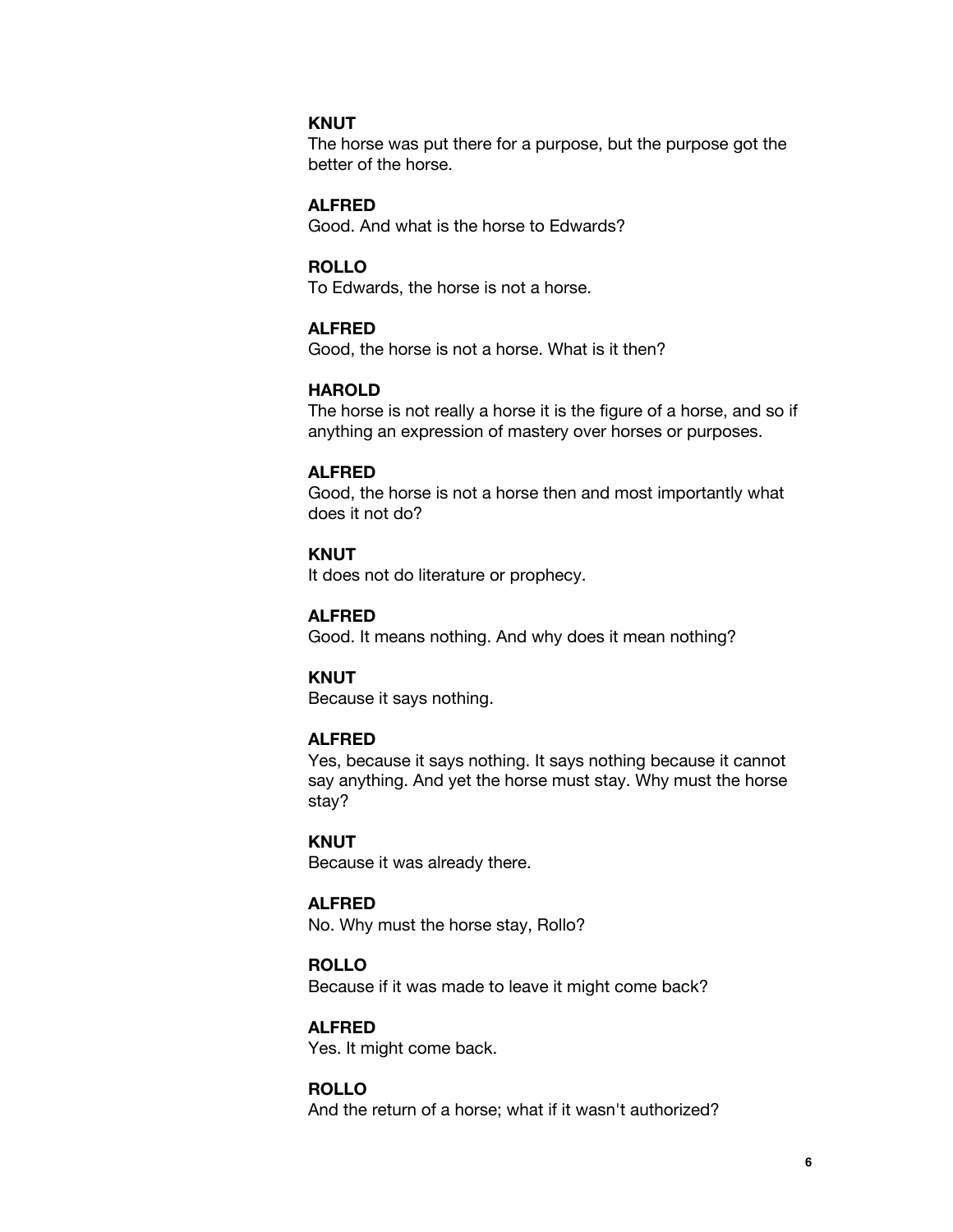**KNUT** What if it wasn't authored?

**ALFRED** Impossible. Exactly.

**ROLLO** For the love of Edwards we must be sure this never happens.

**ALFRED** Good. Yes. Why?

**HAROLD** Because animals are banished.

**ALFRED** Good Harold. Yes. Why? Because animals are banished.

**HAROLD** Oh.

**ROLLO** Have you seen the horse?

**ALFRED** Of course I've seen the horse.

**KNUT** Have you seen the horse?

**HAROLD** I saw it on my way down from York.

**ROLLO** Nothing good came of it then.

**HAROLD** No. Nothing good came of it.

*THE GHOST OF WILLIAM THE CONQUEROR appears and sings*

**GHOST OF WILLIAM**

*Loving is falling down. Loving is falling down Loving is falling down, down, Loving is like a crown*

*Loving is like a ghost*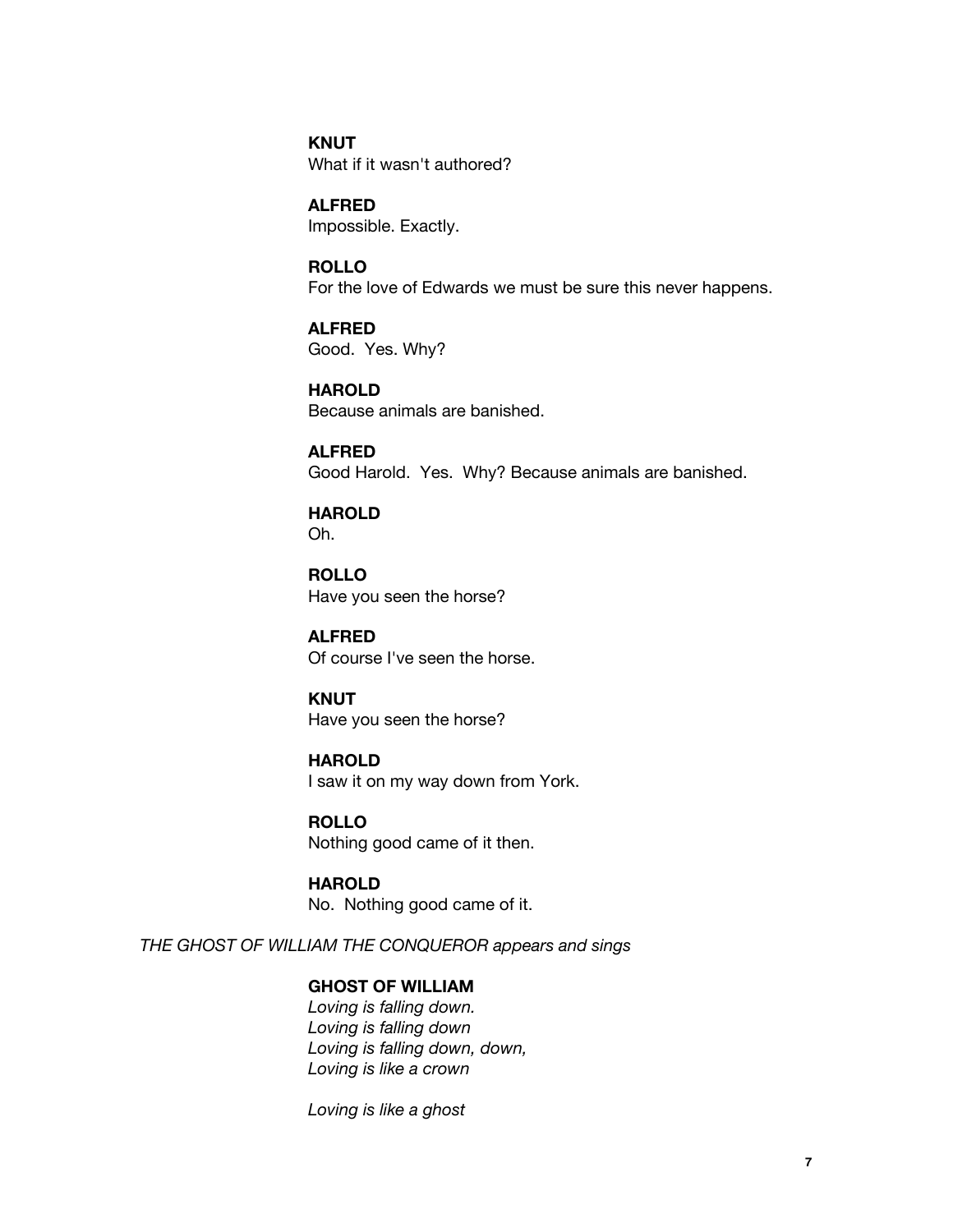*Loving is like a ghost Loving is like a ghost, ghost Loving will kill the host*

*Loving is falling down. Loving is falling down. Loving is falling down Killing yourself as a noun Killing yourself as a noun*

## **VOICE**

Some things cease to be while other still are.

#### **SCENE FIVE**

*The sky above Tilgland, wires, cables, mechanics of the place all visible*

## **VOICE**

Always there is the noise of destruction and trucks Music plays out of grey holes Dogs are strewn across the beds Red berries thump each other in the breeze while across the way the tree leaves do it better. A blue van is still, clearing the air for indiscernible instructions in an empty warehouse. And wooden slats move laterally under your nose. What time is it? What is that beeping? What is that dark spot on the wall? What is that constant grinding sound? Who is walking with his head turned to the side? Long shadows because the time keeps changing. The food went rotten while the water shivered in its glass. and fingers move tap tap tap like moles in the dark, which are banished. What could have become of all your sympathy? What could have destroyed it whole cloth? And where is the whole cloth district in a town where dwelling rams merchants out of the way and climbs skyward at great expense? The dog is strewn across the furniture. Breathing and much like an anvil that breathes. Snoring and much like a sudden coincidence: two doors open, two doors close engines start and beep and shuttle off down the street and into the vortex.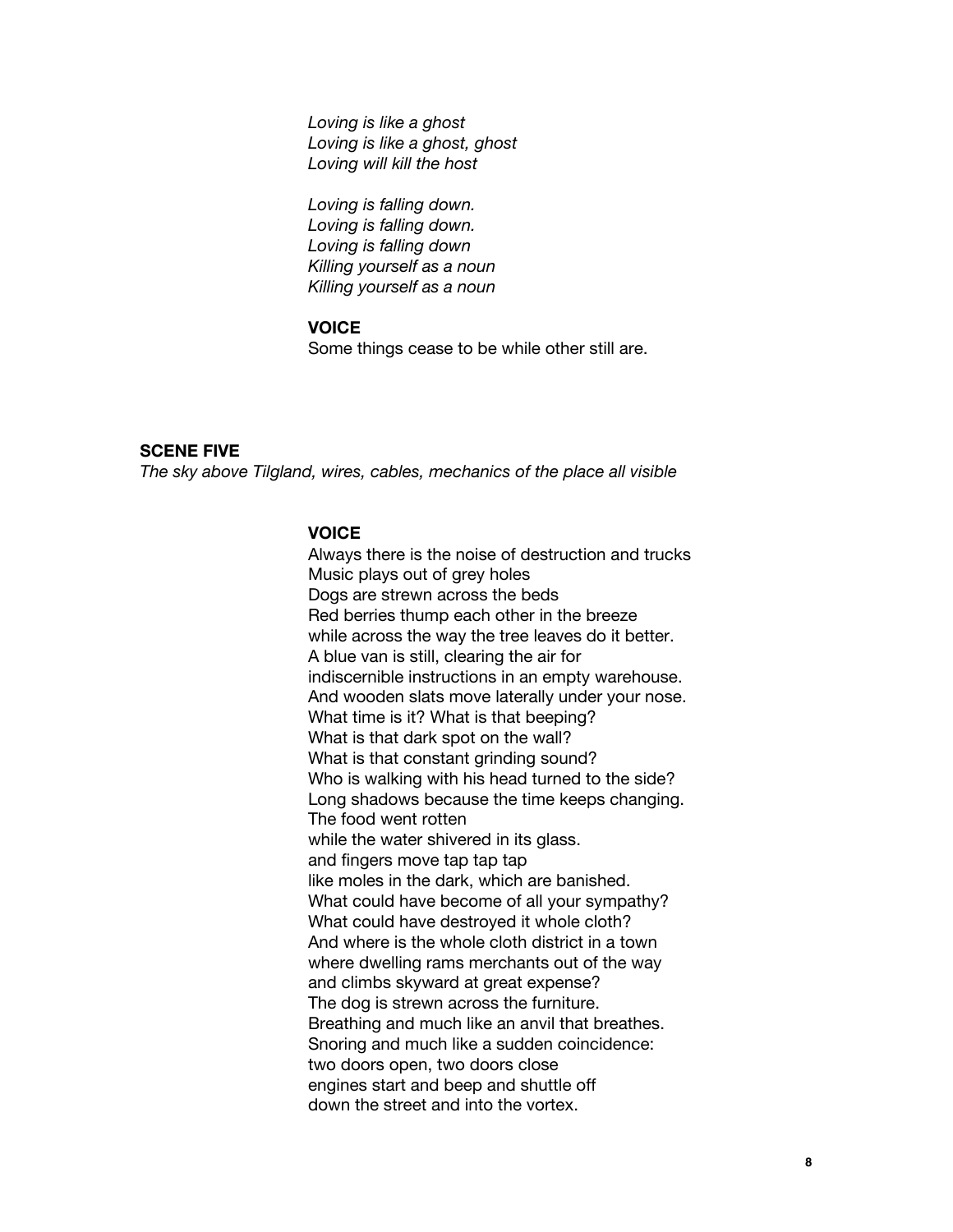Where is the party? Where is the one point? This is the culmination of what has been up to now– many stranded, always beeping. The door is opening: noises sing open.

#### **SCENE SIX**

*Looking down from the roof of the banquet hall, Mathilde gazes out beyond the gates of the enclosure. She throws a piece of meat over the wall. Sound of two beasts tearing each other apart. It begins to rain. A mushroom grows and overshadows the wall, so that it becomes a natural umbrella for Mathilde.*

#### **SCENE SEVEN**

*A banquet hall in Tilgland*

## **HAROLD**

Fellow kings. I am ready to make my speech.

Eloquence could never belong to animals. How could it? They sleep through so many hours of the day. Yet for many years I thought it was so. I discerned a set of signs in the behavior of animals. I was sympathetic. I saw prophecy in their appearance. I saw intent in their acts. And what is more, I considered myself able to *read* them, and this special literacy I took to be kingship.

I was in York. I said, let it be known. Harold Godwinson has been spoken to by the speech of beasts. Harold Godwinson, by right of kingship, is able to read the creatures as cosmical weathervanes.

All that was groundless. My interpretations were disastrous. I have been considering this since I came to Tilgland: I renounce all animal counsel.

#### **ALFRED**

Hear hear.

# **ROLLO + KNUT**

Hear hear.

#### **HAROLD**

Never again to read the appearance of the beast.

## **ROLLO + KNUT**

Hear hear.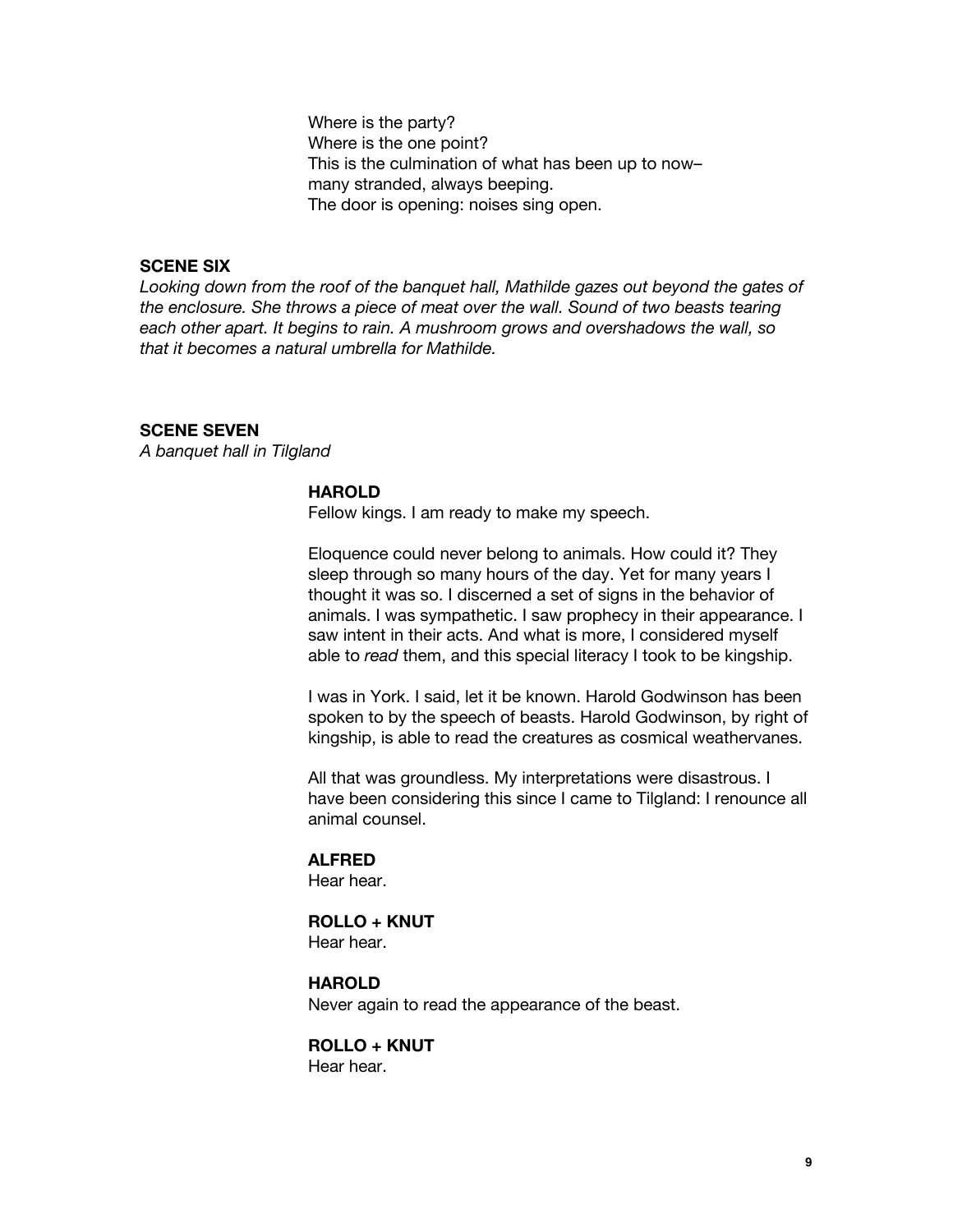#### **HAROLD**

No faith. No trust. No eye. No ear.

### **ALFRED**

Hear hear.

*At the windows, the faces of many dogs look in questioningly.*

#### **HAROLD**

I'm ready to hear the lecture now.

#### **ALFRED**

Good, Harold. So are we all, I think. Good.

Harold was a total failure of a king. The worst sort of king. He kept a flimsy watch, reading signs into anything, into everything at hand. At a loss for systems, he makes an astrology of the military arts, and strategizes based on the appearance of birds. He wants to feel things out, to sense it. But he cannot reproduce victory from one to the next, from York to Hastings; made king in December, he's dead by October.

Fine beginnings end disastrously. He governs by appearances. His literacy is losing. A false action, a fraudulent idea spun out while the shield wall breaks. And in rotten French tones under a broken wall, all of Hastings heard it: "Now I have taken hold of England." Your opponent enters with a nose full of sand, and still he defeats you.

Inglority, inglority. Inglority kings. So what if an owl appears three times? So what if a tree looks like another one? There is nothing to be read; there is nothing to be said.

#### **ROLLO + KNUT** Hear hear.

#### **HAROLD**

Hear hear.

## **SCENE EIGHT**

#### **A garden in Tilgland**

*Mathilde sits outside with an elaborate chart, checking positions of various landmarks as the stars appear. A dog comes to her and sits by her side. It starts barking. She looks up, and Halley's comet passes overhead. She pets the dog and adds the comets passing to her chart, which also involves taking a reading of the air temperature, her own temperature, and a pitch off a tuning fork.*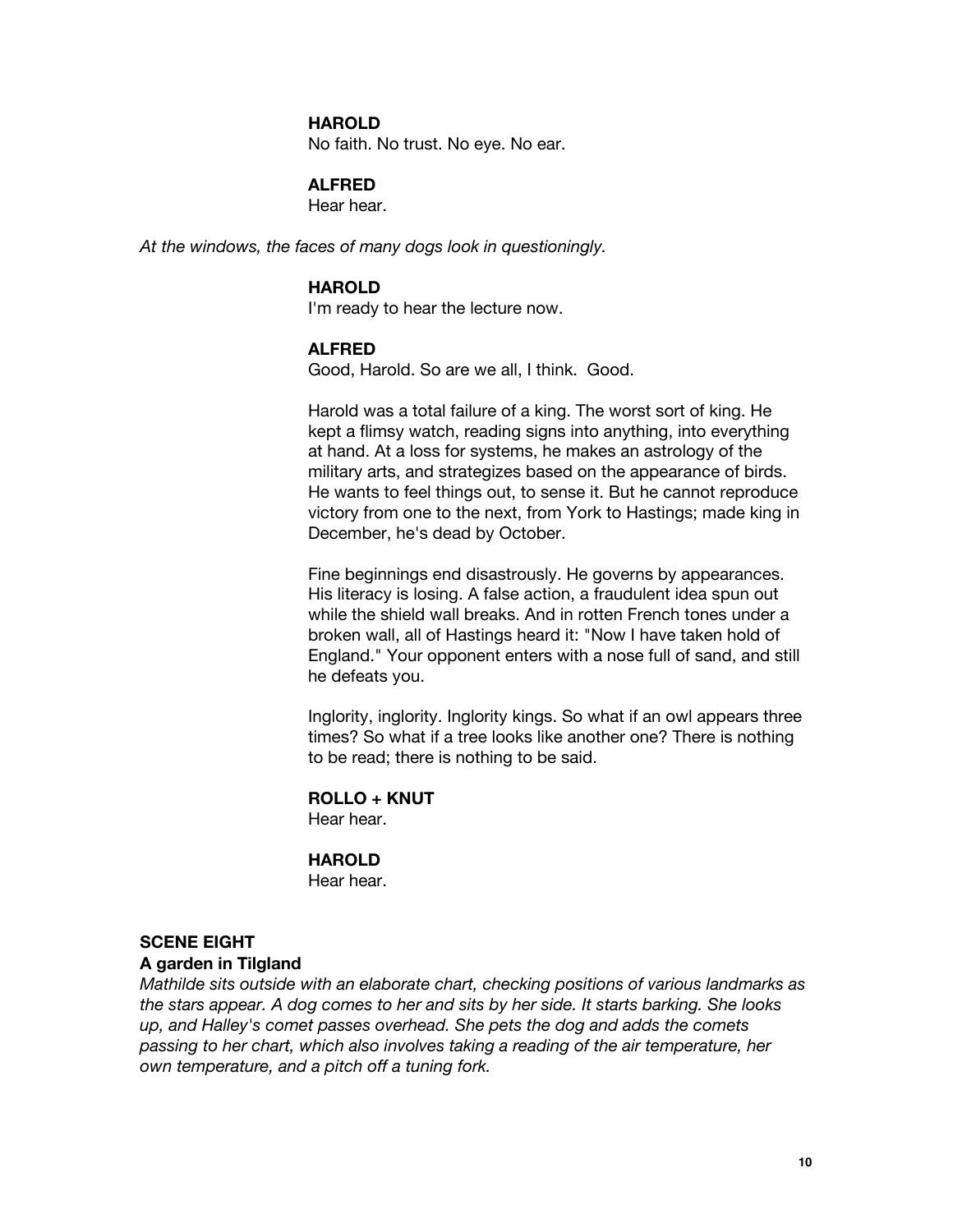#### **SCENE NINE**

*Next to a window on the side of a building in Tilgland*

## **VOICE**

Window lights window. Whistles lower and lower. But how many kings of England can be named?

Bad faith is parceled and sent round to everyone. Discreet notification is sent round too. As is heartbreak, as is joy. As are terrible diseases; this is no problem.

Nothing stops beeping, it only disappears out of time with itself. Didn't you sense it there? Didn't you think about it? Don't think on bombers or machines that break sound waves Don't make fake birds Don't stare across the way into lighted windows that light windows curtained windows.

Criticize what you can't hear.

And swinging endlessly, groundlessly, underneath? The rounded noise of cars. They tunnel. and if you could make that sound? and reproduce it? No: replication ended its days early in the series due to poor attendance due to poor intentions and on on and on and on and on and on on and on never the same word twice.

*Through the window*

# **ALFRED**

no. no.

# **ROLLO**

no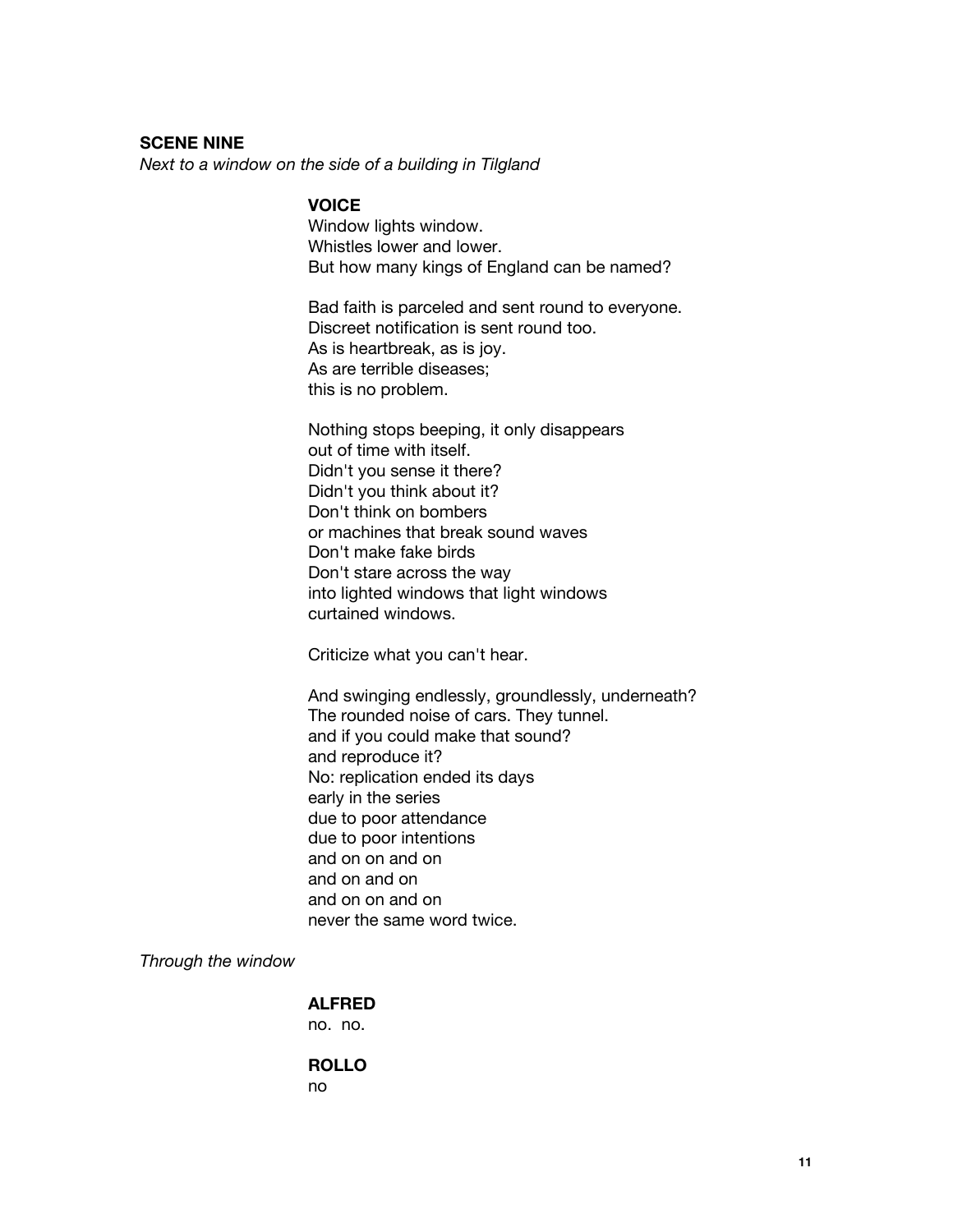#### **HAROLD** no.

**KNUT** no. no… no.

# **ALFRED**

no

# **KNUT**

no. no.

**HAROLD**

no

## **ALFRED**

no

# **HAROLD**

no

# **KNUT**

no no no

# **ROLLO**

no

#### **ALFRED**

no

# **ROLLO**

no

## **ALFRED + ROLLO + HAROLD** no

no

# **HAROLD**

no

# **KNUT**

no

# **HAROLD**

no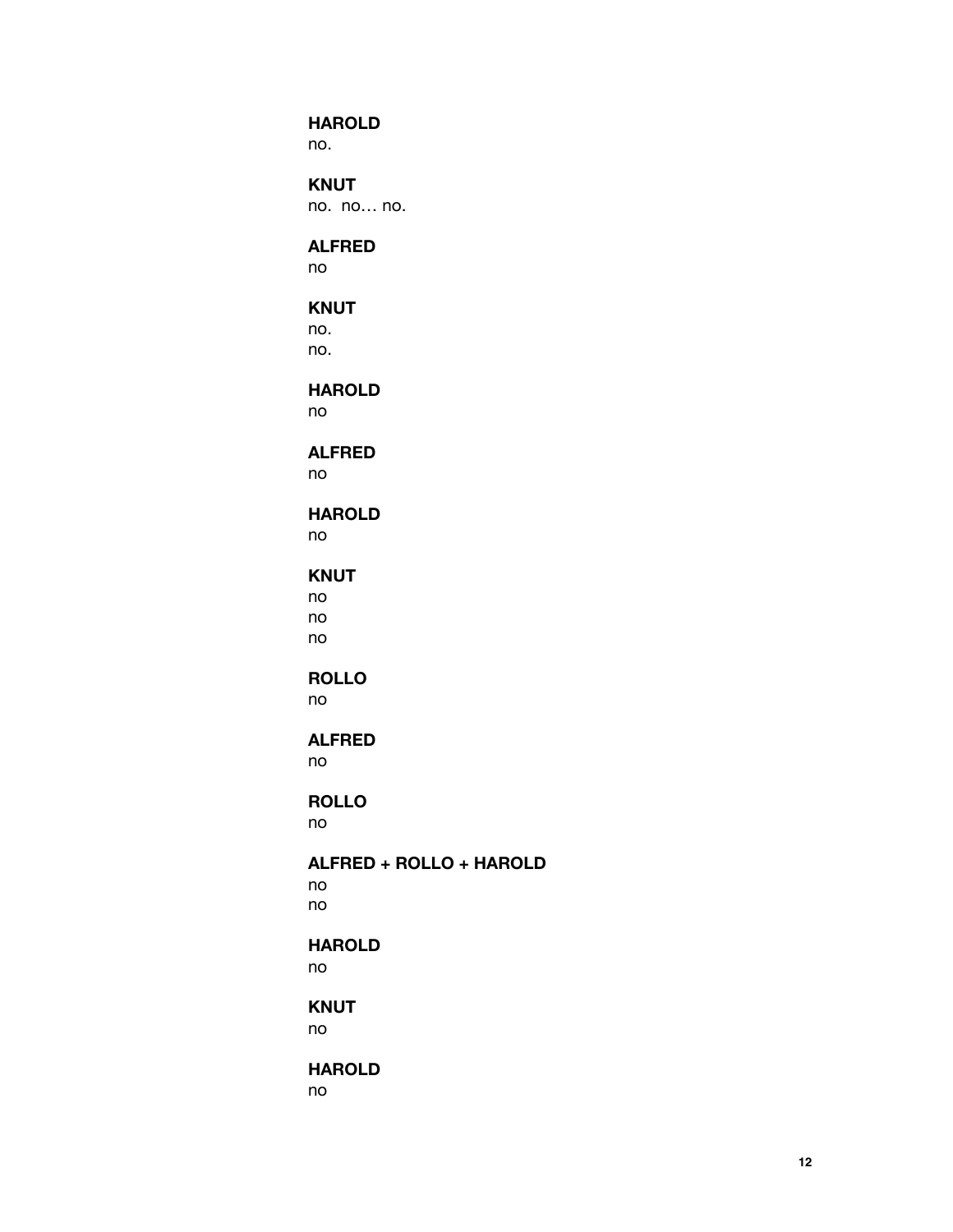**ALFRED** no. no.

**ROLLO** no

**ALFRED + ROLLO** no

**HAROLD + KNUT** no. no.

**KNUT** no.

**HAROLD** no.

**KNUT** no

**HAROLD** no. no.

**KNUT + ROLLO** no. no no no.

**ALFRED** no

**KNUT** oh

**ALFRED + ROLLO** no

**HAROLD + KNUT** no. no.

**ALFRED + ROLLO** no

**HAROLD + KNUT** no. no.

**ALFRED + ROLLO** no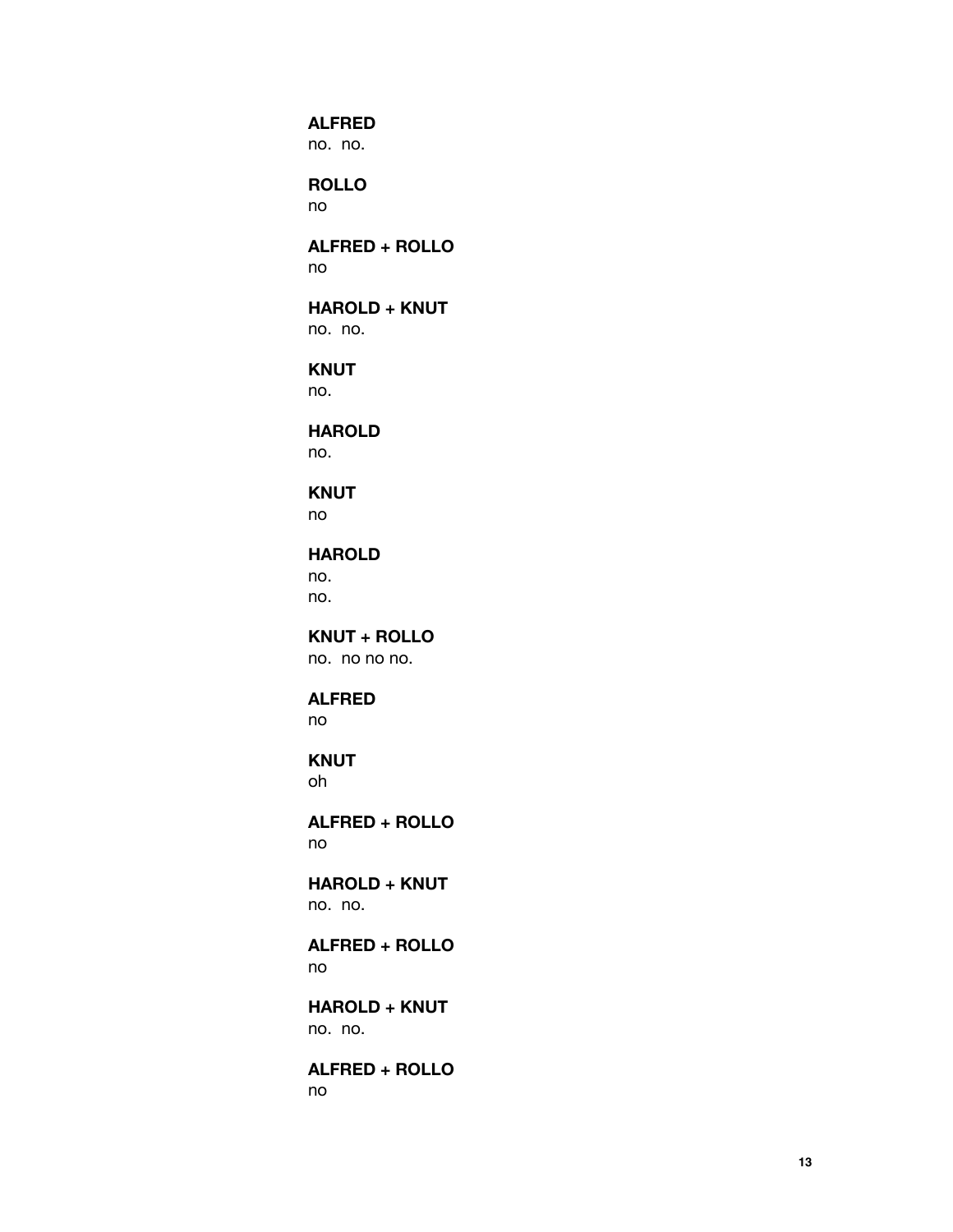**HAROLD + KNUT** no. no.

**ALFRED + ROLLO** no

**HAROLD + KNUT** no. no.

**ALFRED + ROLLO** no

**HAROLD + KNUT** no. no.

**ROLLO** No.

**KNUT** Oh--

**ALFRED** No. No.

**KNUT** Oh I think I--

**HAROLD** No.

**HAROLD + ROLLO** No. No. No.

**KNUT** I think I feel sick.

**ALFRED** Don't think!

# **ROLLO + HAROLD**

No. No. No.

**ALFRED + ROLLO + HAROLD**

No. No. No.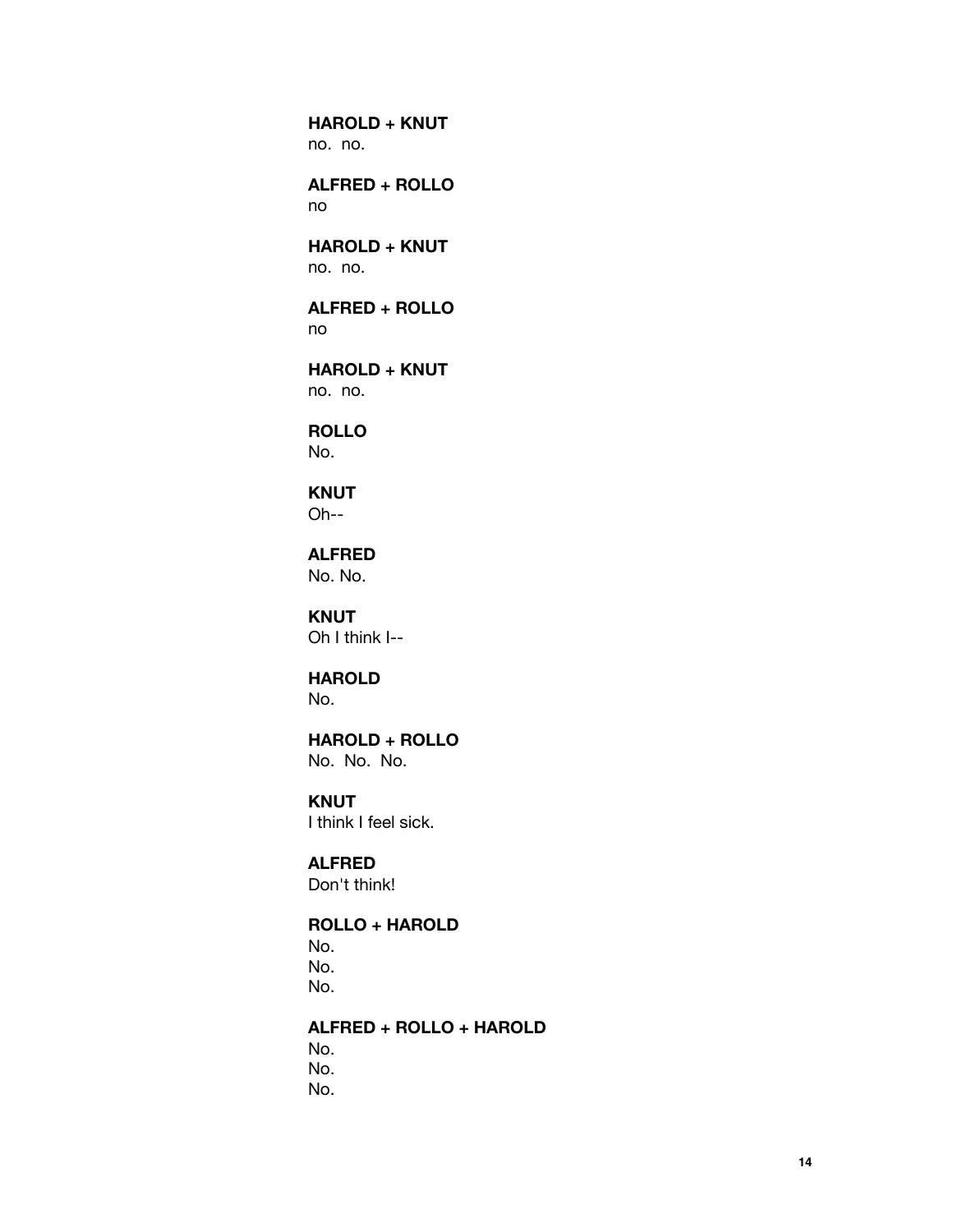#### **KNUT**

I think I feel sick.

## **ALFRED + ROLLO + HAROLD**

No. No. No.

# **ALFRED**

Don't think!

## **ROLLO**

No.

# **HAROLD**

I think I feel sick too.

# **ROLLO** Yes. Yes. Yes.

#### **ROLLO**

No.

#### **ALFRED + ROLLO** No.

#### **KNUT**

Oh--

*Knut doubles over in pain. Knut gives birth to a monster of his imagination. It is hairy and strange. It makes a terrible noise and smashes out of the room, breaking the window. Mathilde comes to the window and reads a letter.*

#### **MATHILDE**

Dear Kings of England. It is so dark and I can barely keep my eyes open. and every noise makes me think you are in the room are you near, is anyone near? Something should appear in some forgotten corner. Noises mushroom and threaten. No eyes are open for this. But ears are unshuttable. They criss cross there to here here to there: ghosts crackling wood and prop planes landing go bump into the valley at night. Noises are natural. Natural is always. Always is false. False natures.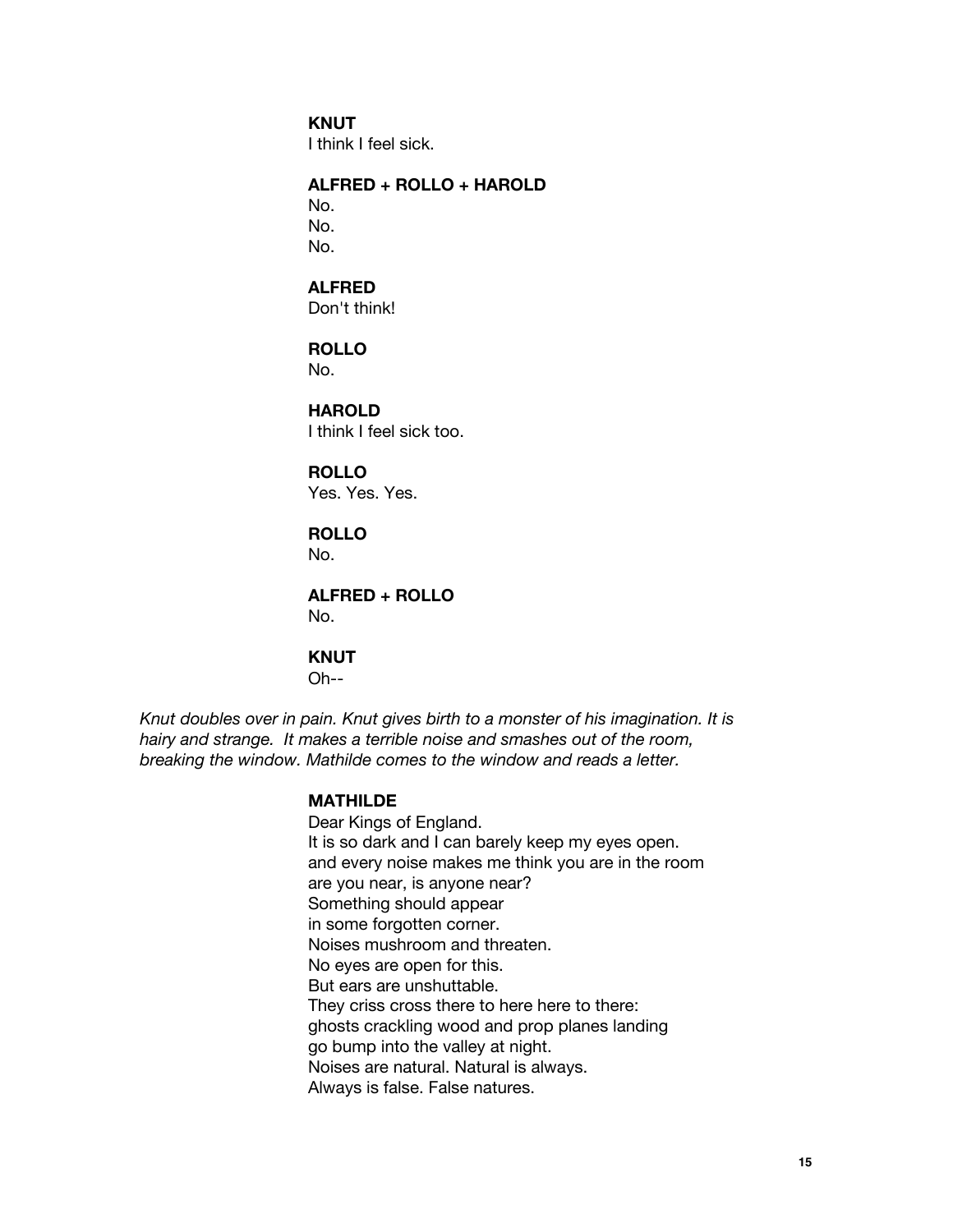#### **SCENE TEN**

*on the roof of the banquet hall*

*HAROLD appears dressed as a woman. Halley's comet slowly moves back into the sky and pauses over his head. He speaks to the comet.*

#### **HAROLD**

I concede that it's only chalk dust I can really get behind.

Or more exactly, a horse on the side of the hill a chalk horse I think if I were to go on living I would tend that shrine er a white chalk horse for we are all made of dust, etcetera. the lady who tends the horse- the penitent- knows this

I know this.

I have been counseled to look upon all this without sadness and cautioned on all the vainglory and so on. the moon is chalk when it passes and the comet is chalk passing in the other direction some kind of silent motion or kind of pointless motion or rather motion is fundamentally pointless

hey look, a bird.

*the comet tilts as if to change focus*

I concede that chalk dust finally has to be the book or something like "no fate or organizing hand" er the book of life that sounds stupid

*a sprinkle of stars-- a shooting star shower*

no signs even comets are made of chalk dust and so are not signs

*the comet tilts as if to question this*

even comets are made of chalk dust and are not signs

*the comet leaves slowly, abashed*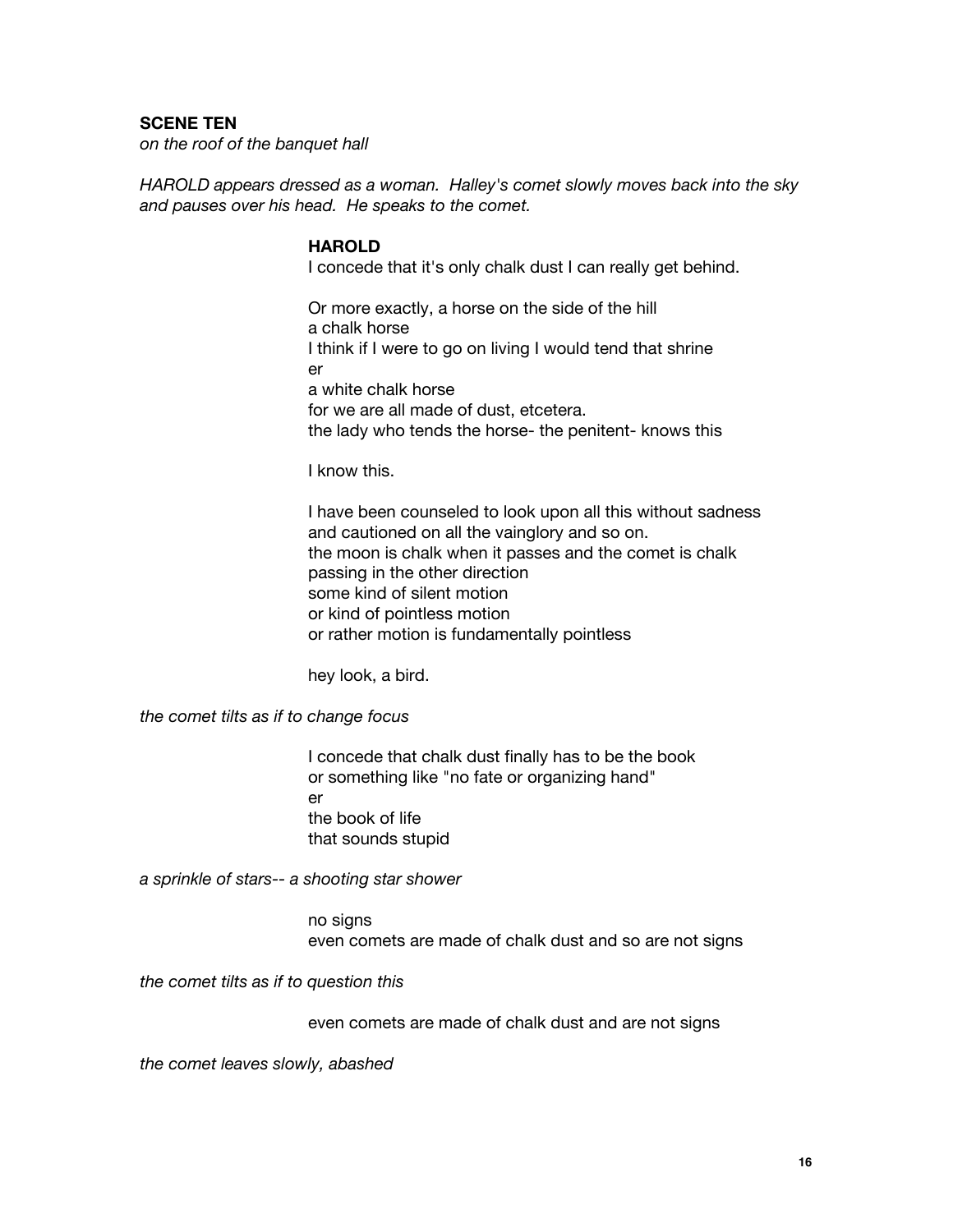#### **SCENE ELEVEN**

*A banquet hall in Tilgland Mathilde performs for the kings*

## **MATHILDE holding a bouquet of lettuce and other greens, sings, accompanied by a horse and a tree.**

*When at last I gathered all that I could find I put it all together and made a heap of what's mine.*

*A heap of all I could find I lay down inside On all that I could find I lay down to die.*

*When it had been gathered I looked at what I had found I twirled the sticks together and fire spread over the ground*

*All things alive must now lay down and die All things alive lay you down and die*

*All the beasts around me They lay down and died When the creatures found me Cold from out to inside.*

*All things that are mine Must now lay down and die All things that are mine Lay you down and die.*

*The world is not unkind The world's not full of spite When I lay me down I'll have you at my side*

*Nothing falls from time Nothing falls from line So I lay my body on A heap of all that's mine*

*And when the weeds had overgrown My body and my pride*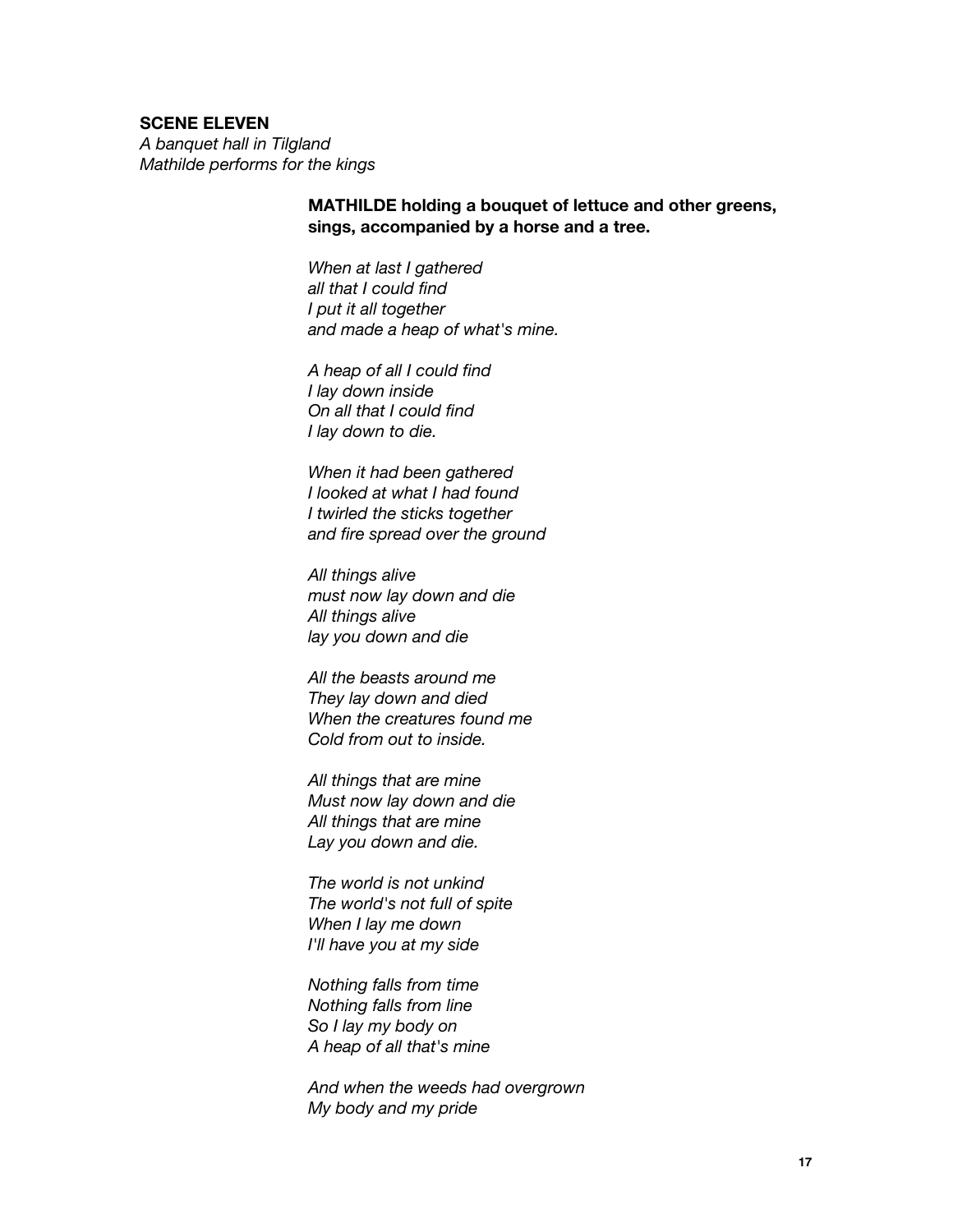*The squirrel took all I lay upon The squirrel said now it's mine.*

*The squirrel lay down and died The tree looked on and cried The mole from far inside He lay down and died.*

*They all lay down and died They all lay down and died If you lay down beside me We may last the night.*

*They all lay down and died They all lay down and died The world is not unkind The world's not full of spite*

#### **VOICE**

we cannot do what we try to do we cannot try but just must do we cannot do what is in mind we cannot mind what we do we cannot think ahead to what will be done we should not think back on anything that was done we cannot do what we try to do we cannot try but just must do

## **ALFRED**

planning will be stopped dead in its tracks.

## **KINGS of ENGLAND**

Hear hear!

#### **VOICE**

kings of England don't do anything kings of England won't do anything kings of England won't try anything kings of England only ending. kings of England listening. unpublished, unpublic. unapproached, unreminded kings of England all are ending.

engines engine by turning alarms transgress the sacred space of bonnets and hoods the sound waves the rattle of trucks the failure of alarms every day alarms do nothing who will take notice?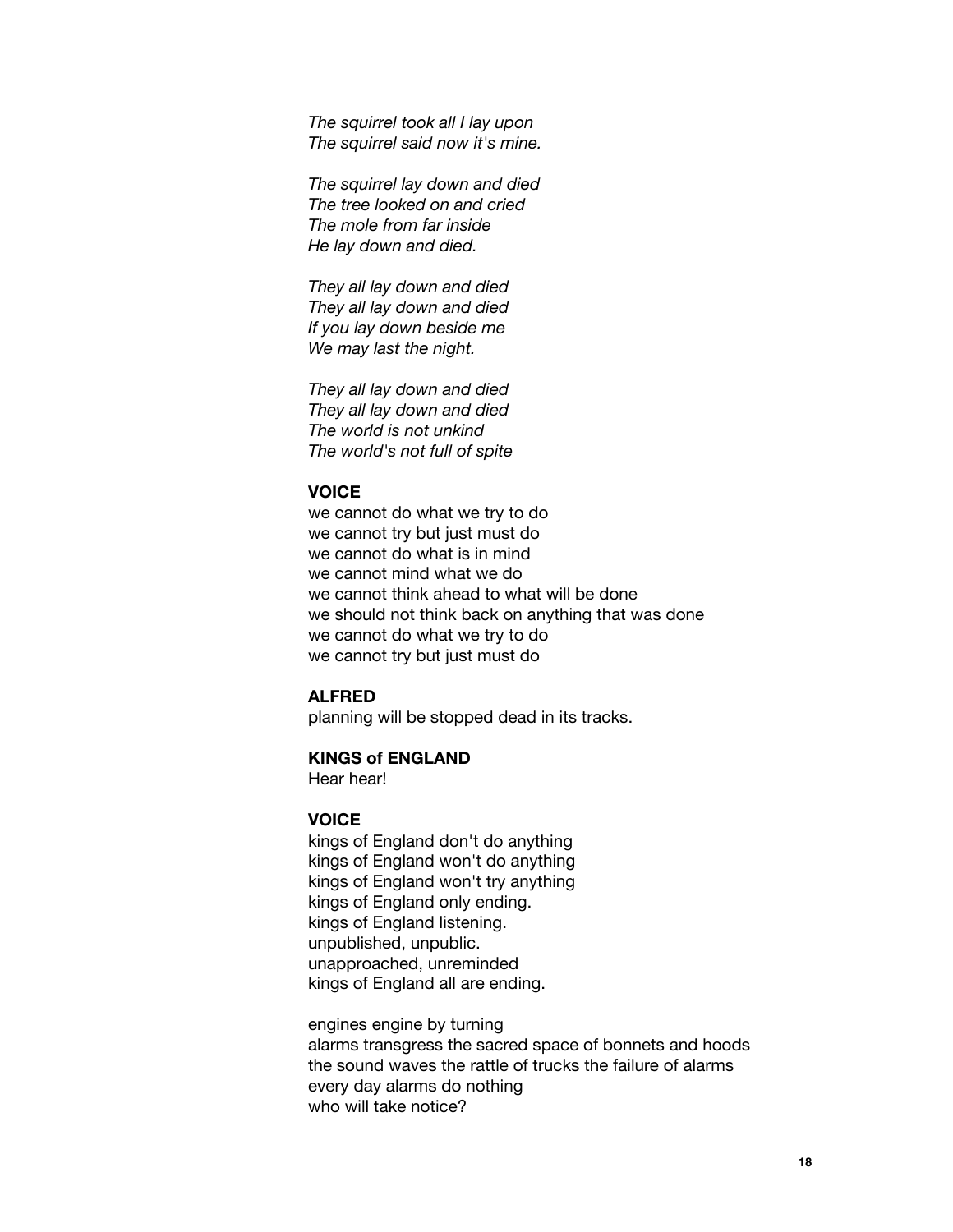will you refuse and renounce them? and noise noises daily noises hours every day. we must start ignoring noises we must start ignoring creatures we must start ignoring beasts we must begin what is proper we must begin what is proper we must begin what is right to do we must enter into agreement. we must stop this now.

**KINGS OF ENGLAND** RENOUNCE!

**HAROLD** I forsake animals

**KINGS OF ENGLAND** Renounce!

**HAROLD** I am through with animals

**KINGS OF ENGLAND** Renounce!

**HAROLD** I deny animals

**KINGS OF ENGLAND**

Renounce!

**HAROLD**

I renounce animals.

**VOICE** Some things cease to be while others still are.

**KINGS OF ENGLAND** RENOUNCE!

**HAROLD** I forsake animals

**KINGS OF ENGLAND** Renounce!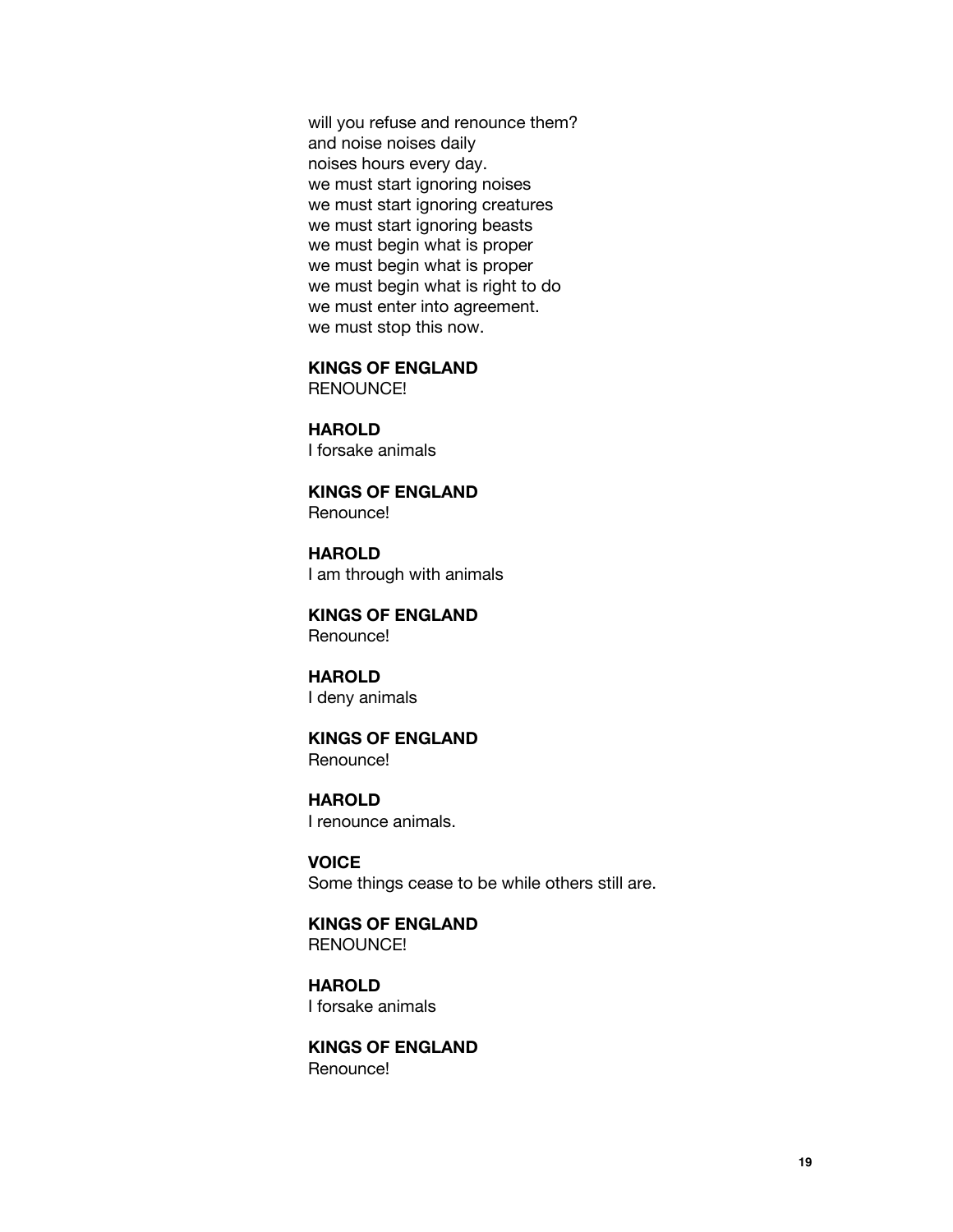**HAROLD** I reject all animals

**VOICE** Some things cease to be while others still are.

**KINGS OF ENGLAND** Renounce!

**HAROLD** I deny animals

**KINGS OF ENGLAND** Renounce!

**HAROLD** I am deaf to animals.

**KINGS OF ENGLAND** RENOUNCE!

**HAROLD** I abandon animals

**VOICE** Some things cease to be while others still are.

**KINGS OF ENGLAND** Renounce!

**HAROLD** I denounce all animals

**KINGS OF ENGLAND** Renounce!

**HAROLD** I refuse animals

**KINGS OF ENGLAND** Renounce!

**HAROLD** I am blind to animals.

**KINGS OF ENGLAND** RENOUNCE!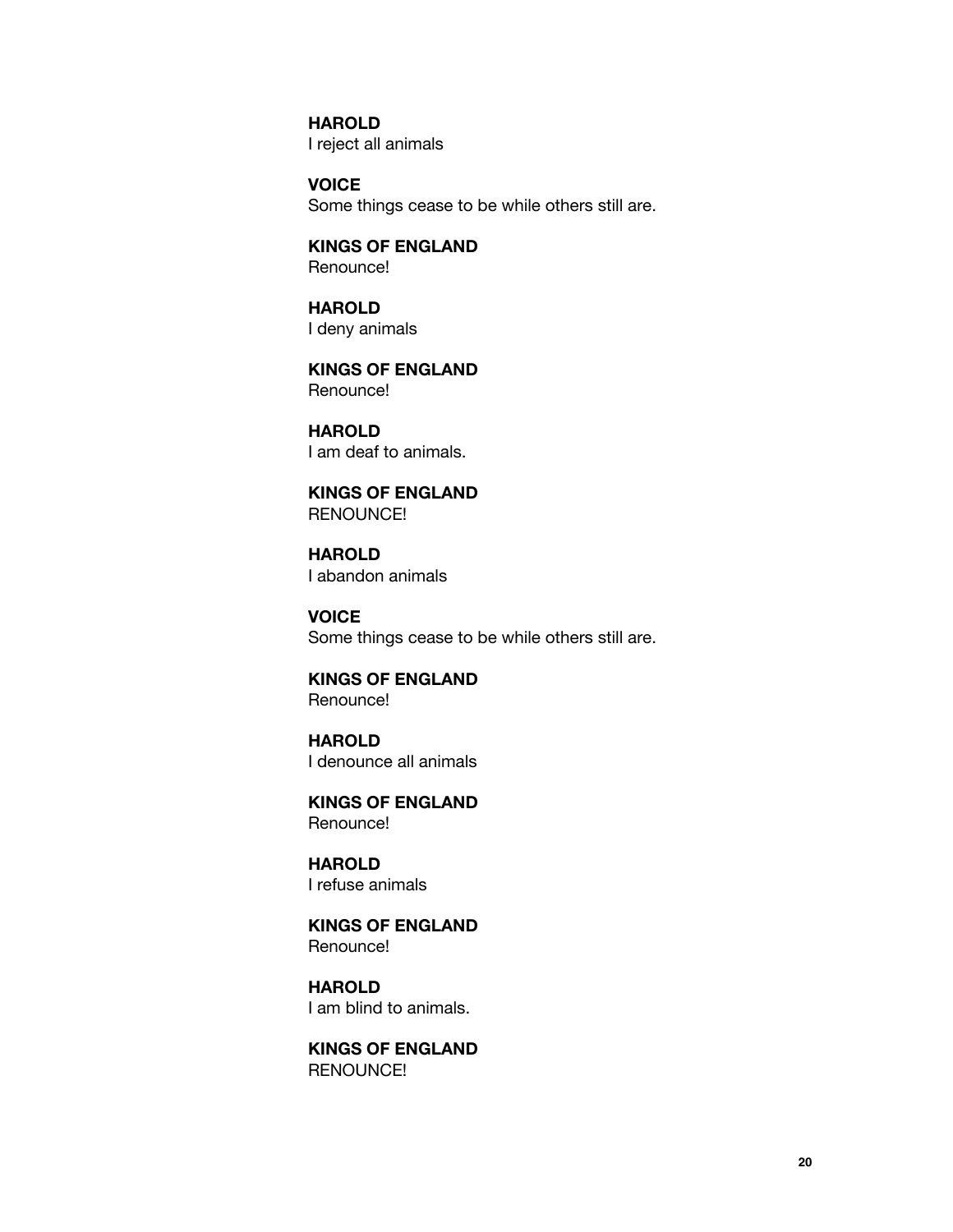**HAROLD** I forsake all animals

**VOICE** Some things cease to be while others still are.

**KINGS OF ENGLAND** Renounce!

**HAROLD** I forget all animals

**KINGS OF ENGLAND** Renounce!

**HAROLD** I ignore all animals

**KINGS OF ENGLAND** Renounce!

**HAROLD** I relinquish animals.

**KINGS OF ENGLAND** RENOUNCE!

**VOICE** Some things cease to be while others still are.

**HAROLD** I forsake animals

**KINGS OF ENGLAND** Renounce!

**HAROLD** I abandon animals

**KINGS OF ENGLAND** Renounce!

**HAROLD**

I forget all animals. I have forgotten them already.

**VOICE**

Some things cease to be while others still are.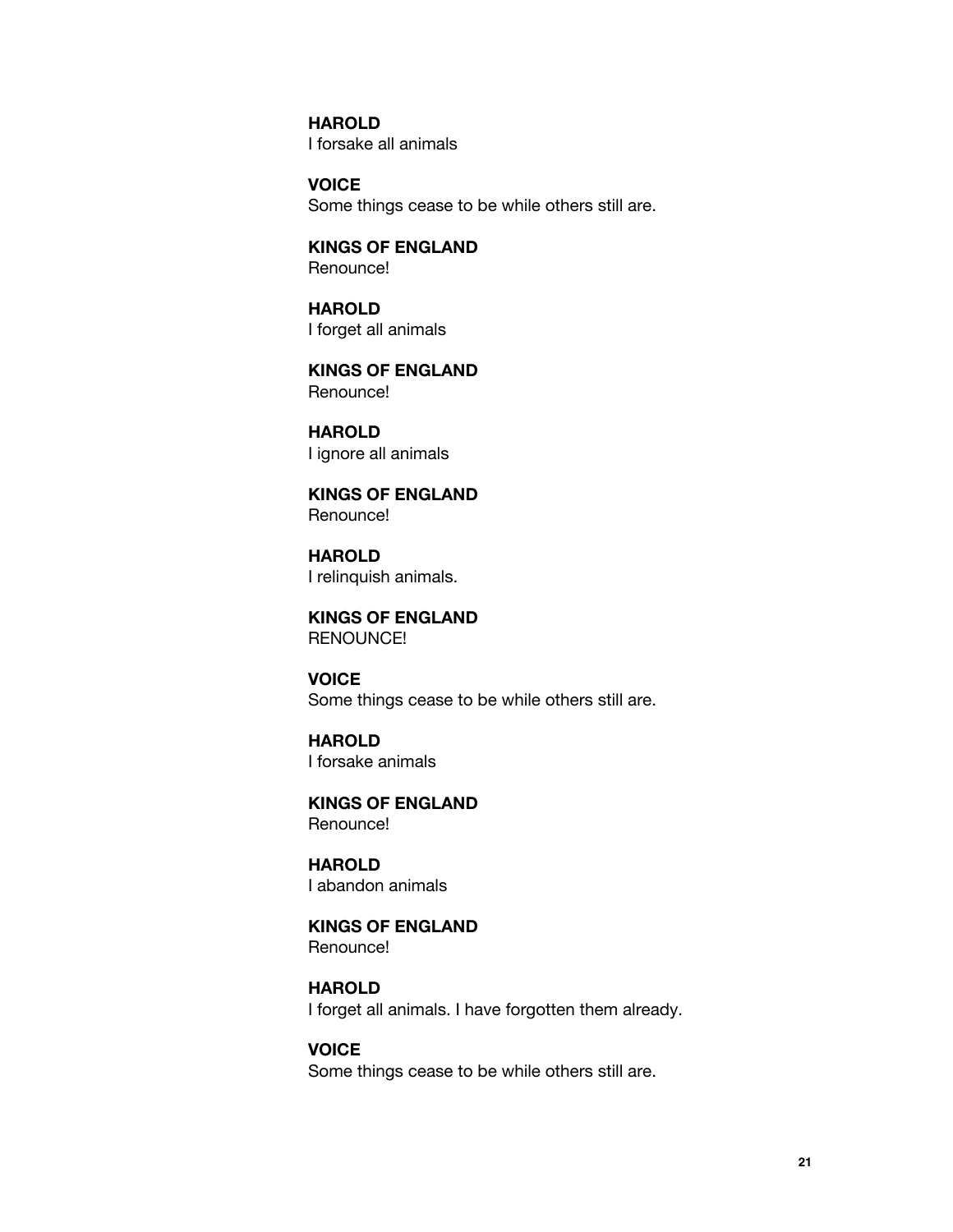**KINGS OF ENGLAND** Renounce!

**HAROLD** I renounce animals.

**KINGS OF ENGLAND** RENOUNCE!

**HAROLD** I disown animals

**KINGS OF ENGLAND** Renounce!

**HAROLD** I am through with animals

**KINGS OF ENGLAND** Renounce!

**HAROLD** I deny all animals

**KINGS OF ENGLAND**

Renounce!

# **HAROLD**

I renounce beasts. I renounce all creatures I renounce creatures. I renounce all beasts.

*This renunciation takes a terrible toll on HAROLD. THE GHOST OF WILLIAM THE CONQUEROR appears. He trips and falls on his face. He lays on the ground squealing with laughter while HAROLD cries. It gets worse and worse. The laughter increases in the same measure as the sadness. The other kings are ashamed. They leave the room. MATHILDE comes in and helps HAROLD up and takes him from the room too.*

# **GHOST OF WILLIAM THE CONQUERER**

Ha! Ha! Haw! Haw!

*GHOST OF WILLIAM THE CONQUEROR disappears happily.*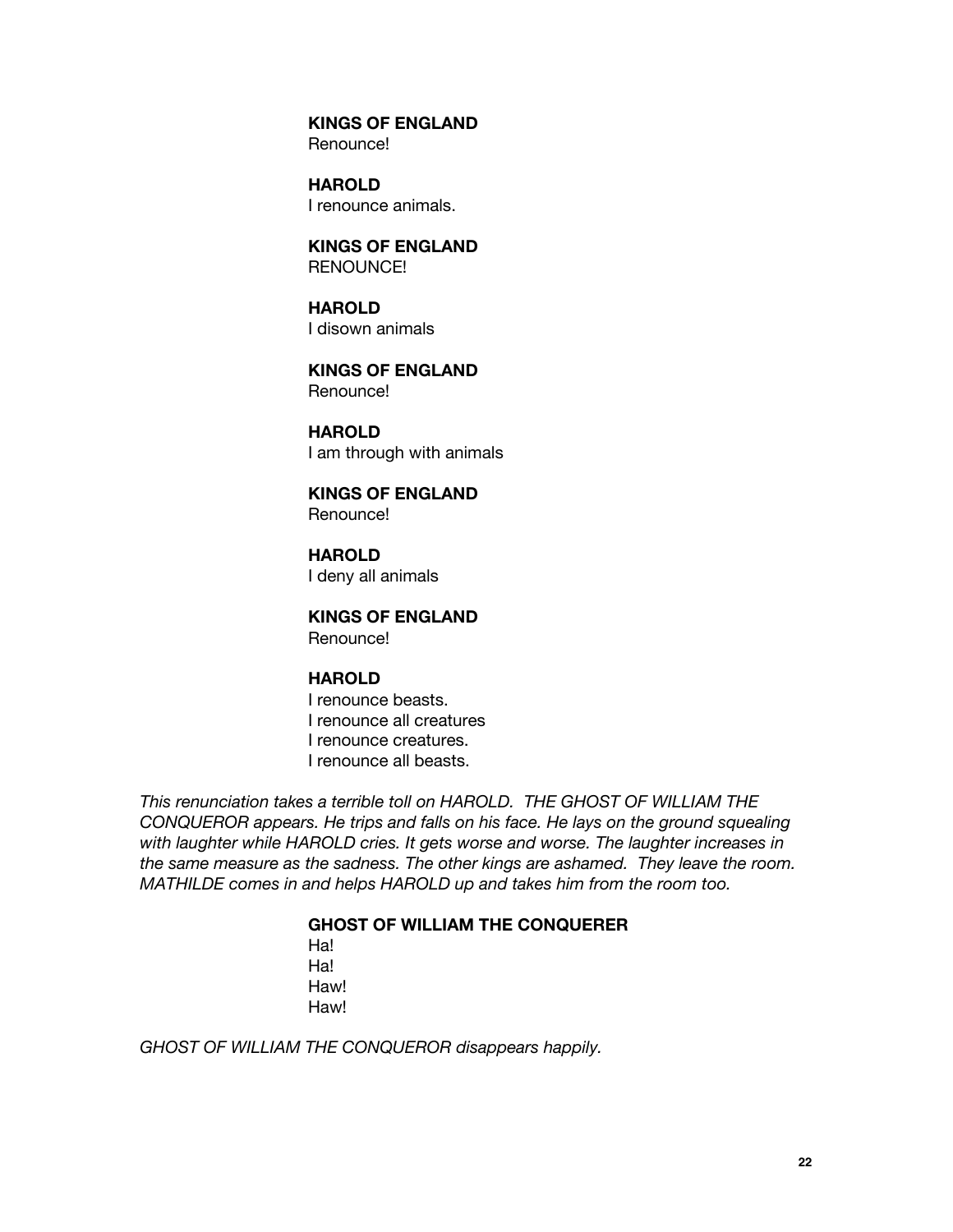#### **SCENE TWELVE**

*Meanwhile, out on the heath, ROLLO, ALFRED and KNUT are walking in circles in murmuring discussion.*

*When they see that MATHILDE has brought HAROLD out, they come towards him. They shiver in the cold. They sit together. HAROLD is a broken king. Stars twinkle and disappear, twinkle and disappear. The sun rises. Birds start to fly in clusters, breaking off and circling. The circling becomes regular with an almost driving intensity to the swoop closest to the kings. The Kings stare on in wonder but gradually start to feel very sick and begin to groan as it gets worse. The rhythm of the circling and their groans start to correspond. The birds are attacking them magically from a distance. It is getting stronger and stronger. It is getting violent. Once they realize what's happening, Kings scramble for the hall. It is almost too late. Some of their guts might already be hanging out.*

#### **SCENE THIRTEEN**

*Mathilde is inside, half asleep, waiting for the kings. As they come in she gives each of them each tea made of clover and nettles. They are all every uncomfrotable with their guts hanging out. They take seats around the hall and MATHILDE comes round to each with extra pillows to prop them up. They're groaning in pain, slowly dying, and speaking weakly.*

> **ROLLO** Let us have what?

**ALFRED** No.

**HAROLD, KNUT**

No.

**ROLLO** Let us have what.

*MATHILDE who has sat down nearby nods off to sleep. KNUT points this out to the other kings. They continue speaking weakly.*

# **ALFRED**

Friends. fellow kings of England. It is time we addressed the plants.

# **ROLLO + HAROLD**

Hear hear.

**ALFRED** Knut, have you prepared the lists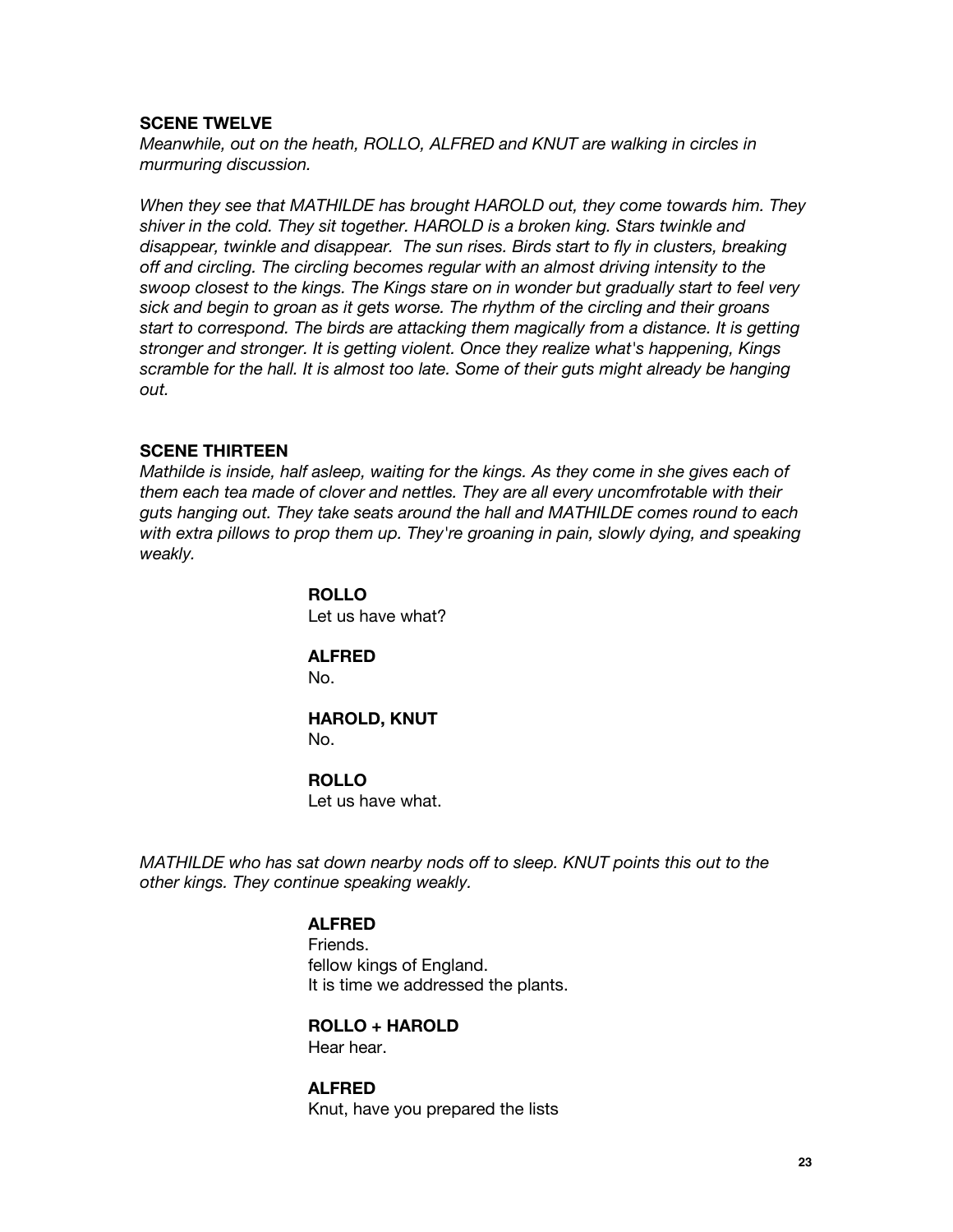## **KNUT**

no. yes.

# **ALFRED**

Knut?

# **KNUT**

Yes.

# **ROLLO**

Have you prepared them in the old pronunciation?

#### **KNUT**

Yes. No. The new.

## **ALFRED**

Knut has prepared the lists in the new pronunciation. Let us learn from these examples

## **KNUT**

A partial list of plant life in a state of grave error: grasses variety long spiky and golden grasses variety intermixed with clover clover variety round clover variety triangular also some with white markings of either shape

also some with reddish dots at center

 all intermixed with grasses in state of grave error also grasses of golden color with white edging and particularly sharp

grasses of reddish lavender known to grow well in the north grasses with and without the scent of fresh cut grass and grasses emitting shrieks when properly blown on several flowering grasses including with small white flowers and generally on hills chalk grass and snod grass. grass for thatching that's properly hay. grass for mixing with mud

grasses long growing near and around rocks

*Harold erupts with a prolonged but muted groan of abdominal agony. Alfred speaks when he is done.*

## **ALFRED**

The plants are in a state of grave error. Why are the plants in error?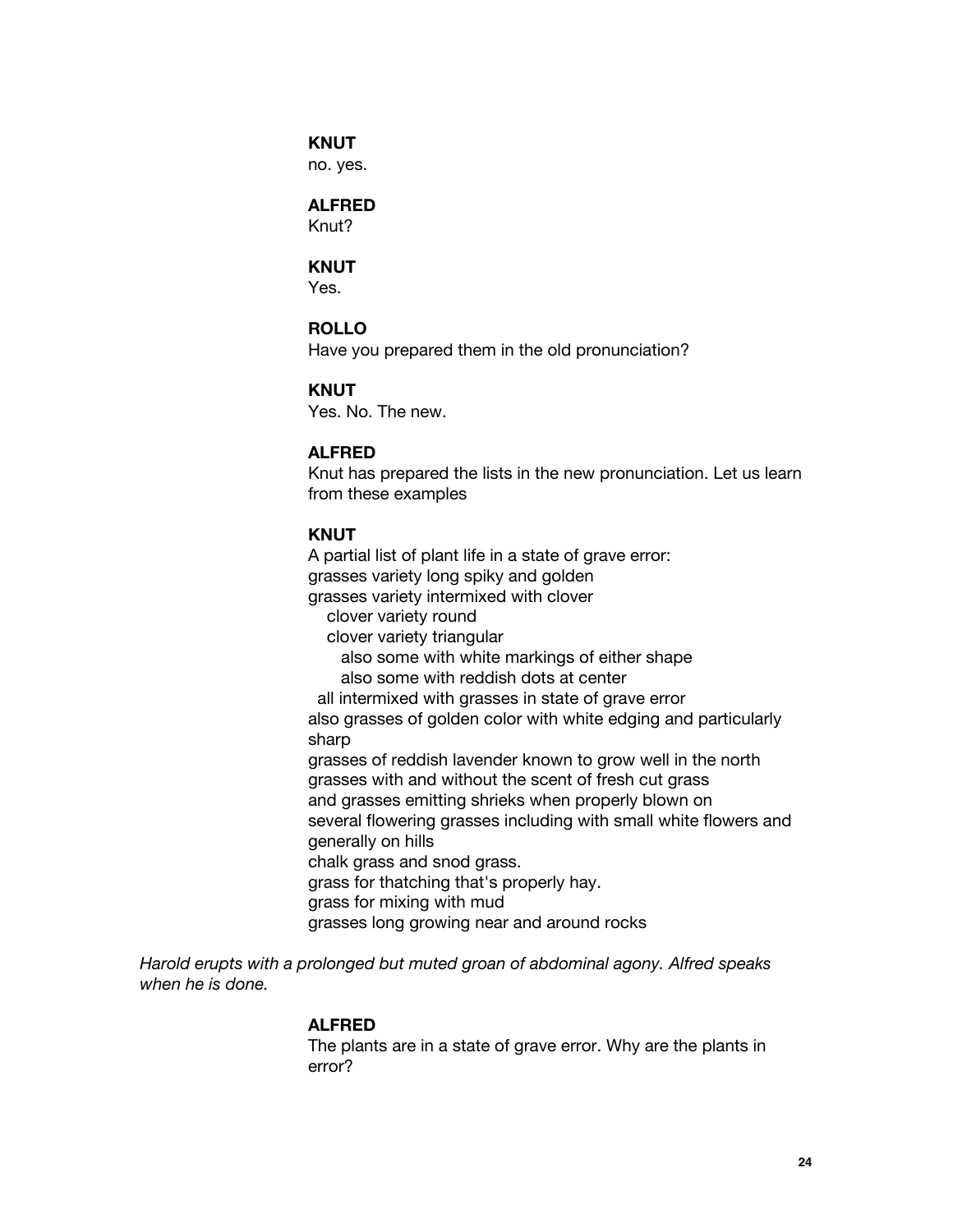#### **ROLLO**

For being grasses to begin with

**ALFRED** No. Harold. Why are the plants in error

**HAROLD** for wanting to be alive

**ALFRED** yes. for wanting to be alive.

**KNUT** and for multiplying

**ALFRED** yes Knut. The plants are wrong to multiply.

**HAROLD** and any man's glory is no better than a pretty piece of grass

*KNUT emits a sharp groan of abdominal pain*

**ALFRED** but less in error. why is it less in error?

**ROLLO** because we are bigger

# **ALFRED**

no. why are we less in error, Knut

**KNUT**

because we can choose to renounce

#### **ALFRED**

yes. the plant can do nothing but try to keep living, but we can choose to give it up.

*KNUT emits a longer groan.*

## **VOICE**

Kings of England never learned anything. Kings of England never learned anything. Kings of England lie down quietly Kings of England never lay down before Not like this Not like this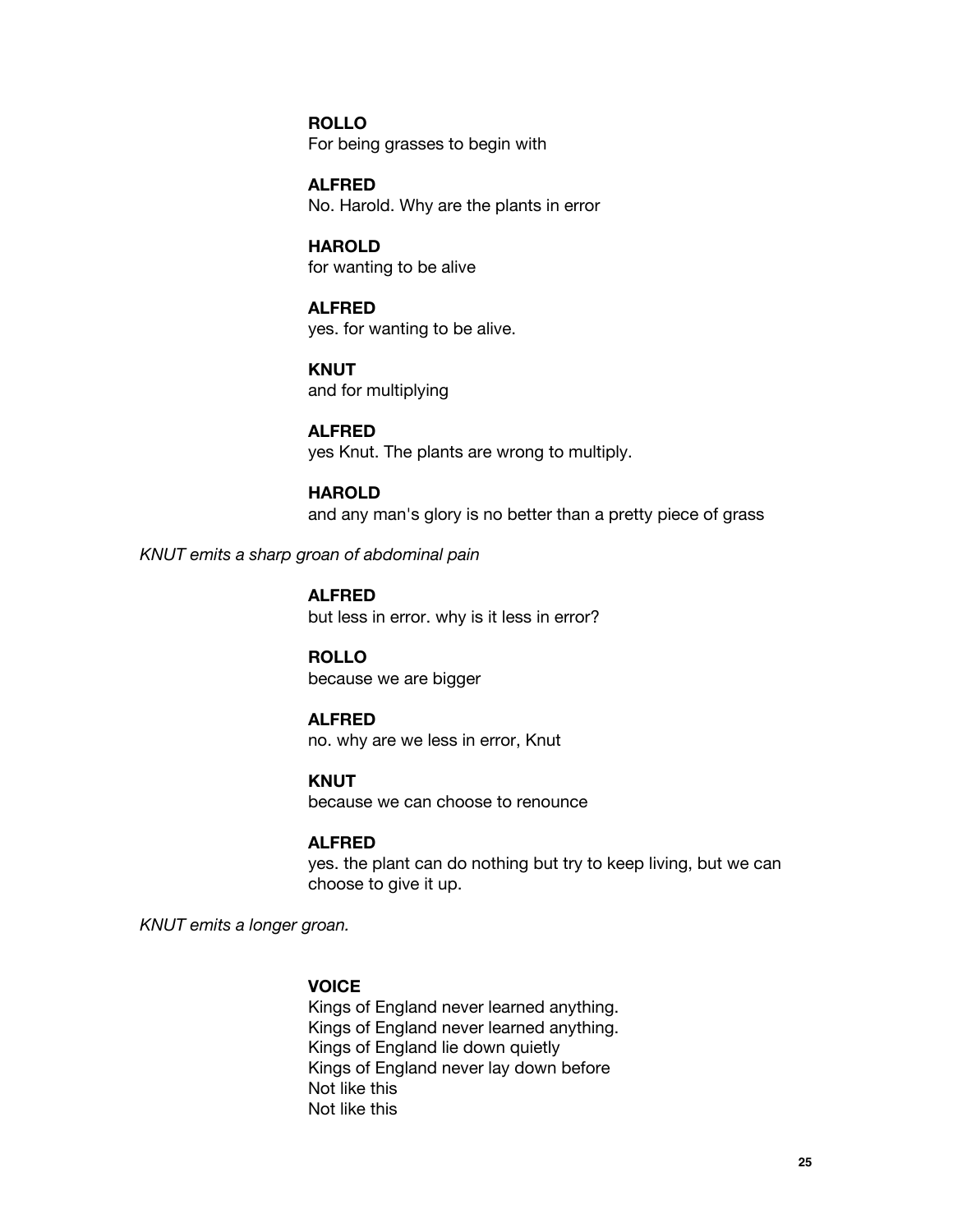Look to freedom Look to Tilgland Here in Tilgland Far from Tilgland Only Tilgland

Kings of England all are hearing Kings of England all are hearing Kings of England listen quietly Kings of England never heard anything before.

*MATHILDE wakes up. She goes to the door and lets a dog in.*

**KNUT** *groaning still* if we had stuck to Danish, would this have been a problem?

## **SCENE FOURTEEN**

*Sudden silvery light on the exterior of the hall. the interior goes dark.*

#### **VOICE**

horns clear the way. can't do that dogs walk away can't do that trucks go left to right can't do that disappearance went unseen can't do that the exact time of day went unmarked can't do that the other side went undiscovered can't do that there is no time of day or night can't do that there is nothing to recall

you will take advice out of grey holes certainty and scientism and wait and see will speak to you they will seem right they will seem right but will be wrong.

the dog barks at the lamp what appears to the dog will not appear to you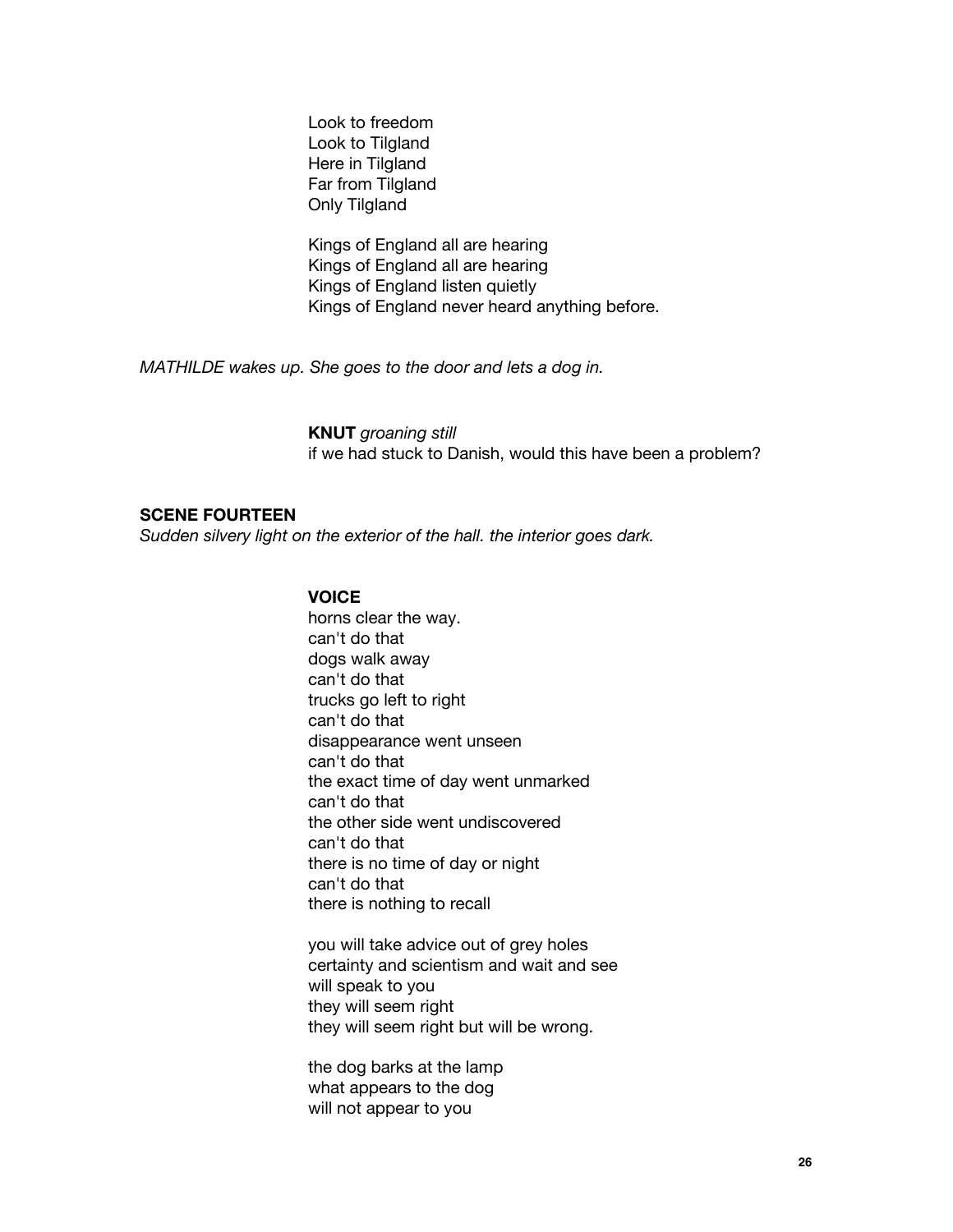Kings of England never heard anything everything is science when it ceases to be and silence, maybe, maybe so.

noise noises in the night birds bird in the street, on the roof, the roof roofs in the day, all the time, time times. sounds stop, they replace each other indiscernibly. we could be happy enough like this.

what is a car to another car? what is a song to another song? what is it to you when I am gone?

*The kings are revealed in a special formation and Mathilde gives each of them a kiss on the cheek tenderly and just so. By Tilgland magic, there are now many Mathildes: she has taken many of herself out of a pine chest, and now each one holds the hand of a king and does a circle dance. The kings can't dance much it is mostly Mathildes doing the dancing by circling and switching and giving a kiss on the cheek, just so. Music will be playing for this dance: "Vexations" by Eric Satie. Mathildes also dance in a circle with each other, a great variety of stepping dance.*

*At the end of the dance, Mathilde rings a bell and puts the other Mathildes on the floor next to the kings, so that when the kings lay down and die they have something to lay down upon. Then Mathilde rings a chime and the kings prepare to speak the Four Choruses of Kings of England in Tilgland. Because dying is the only time the kings of England speak the Four Choruses of Kings of England in Tilgland, they should be given recitation books to read from.*

> **ALFRED** The Four Choruses of the Kings of England in Tilgland

#### **KINGS**

I. (one)

What and when prepares the question? What and when happens by thinking ahead. *Solo:* What hasn't been won't be thought. *Chorus:* There is nothing stranger than what is coming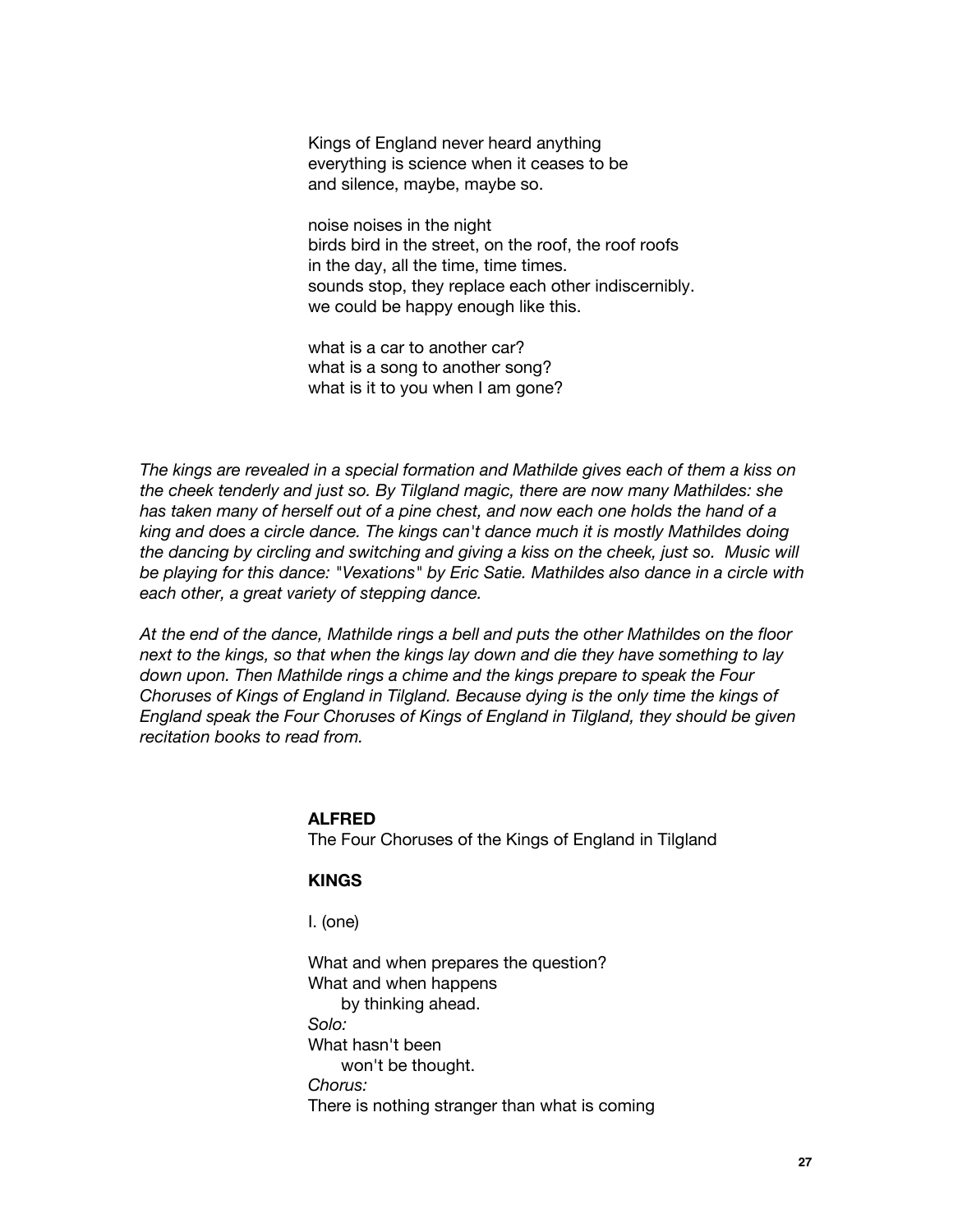There is nothing stranger than what cannot be thought. Yet we will move:

expellation by exhalation

To another room or no room at all.

I am going without bitterness

and without the comforting magic of everyone

II. (two)

*Solo:*

I knew a story once about a horse and the appearance of great birds. It told of retributive apocalypse. But I know that disappearance comes to all alike. *Chorus:* What happens to horses also happens to birds- these stupid things we never let go of cannot come with us now.

III. (three)

*Solo 1:* How could I speak benevolence and the good will of kings? For there is no way to exit but badly and wrathfully, recorded in the tapestries of others. So speak: *Solo 2:* "you are an asshole. you have holes in your neck and have stolen everything that was mine" *Chorus:* Little Edward needs to wake up. He needs to wake up. He needs your wealth and your good will. I authorize all of it I authoritate and falsify all of it

IV. (four)

Who could say I have not been loving or gracious or grand? Who could say I have not been a dignified York A nose full of sand For one as for all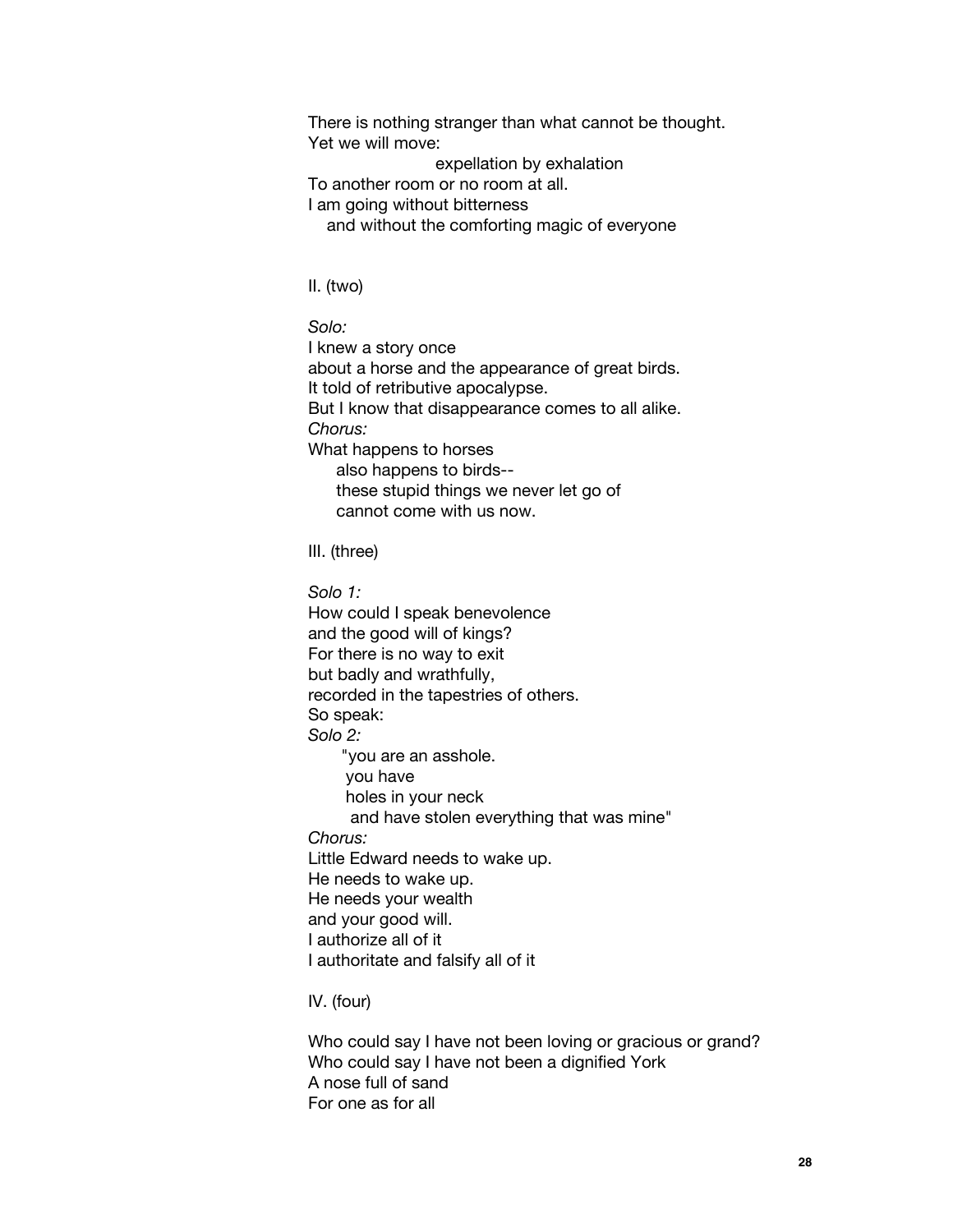Kings move in unison and go out in batches. *Solo:* What is beyond? *Chorus:* Tilgland is beyond, but beyond Tilgland, what is?

*Kings are almost dead now. MATHILDE tends to each one, helping them into a resting place on top of their other Mathildes. She wipes the crust that forms on their lips and squeezes water from sponges into their mouth. The monster of Knut's imagination appears and curls up with him. HAROLD begins to cry like a mouse that's dying. MATHILDE comes to stand by HAROLD and he stops. MATHILDE doesn't know if it's the sound of despair or a call to convene all mice in retributive apocalypse. Neither does HAROLD. Neither do all mice. All the mice in Tilgland poke their heads into the hall, and gradually come closer and closer to HAROLD. All mice start to cry like mice that are dying. This lasts for a full--count it, full--minute and is extremely spooky, not like a din, rather, very carefully done.*

#### **MATHILDE says sharply**

hsst. mice. shht. shush it.

*Mice shush. Mathilde lights a candle.*

#### **MATHILDE**

I'm going to sing you a song.

*Howling of dogs.*

#### **ALFRED weakly**

…banished..

## **MATHILDE**

hhsst. shush Alfred.

*There is a scratching at the door, and Mathilde opens it, to let in the rest of the animals, including many dogs and a horse. Mathilde sings them all to sleep. This is the end of the kings of England. In fact they should die in the middle of the song. The time of death should not be marked or even noticed.*

#### **MATHILDE singing**

The earth is but a body and every body has to die. The sun was here to warm it, and to illuminate its life.